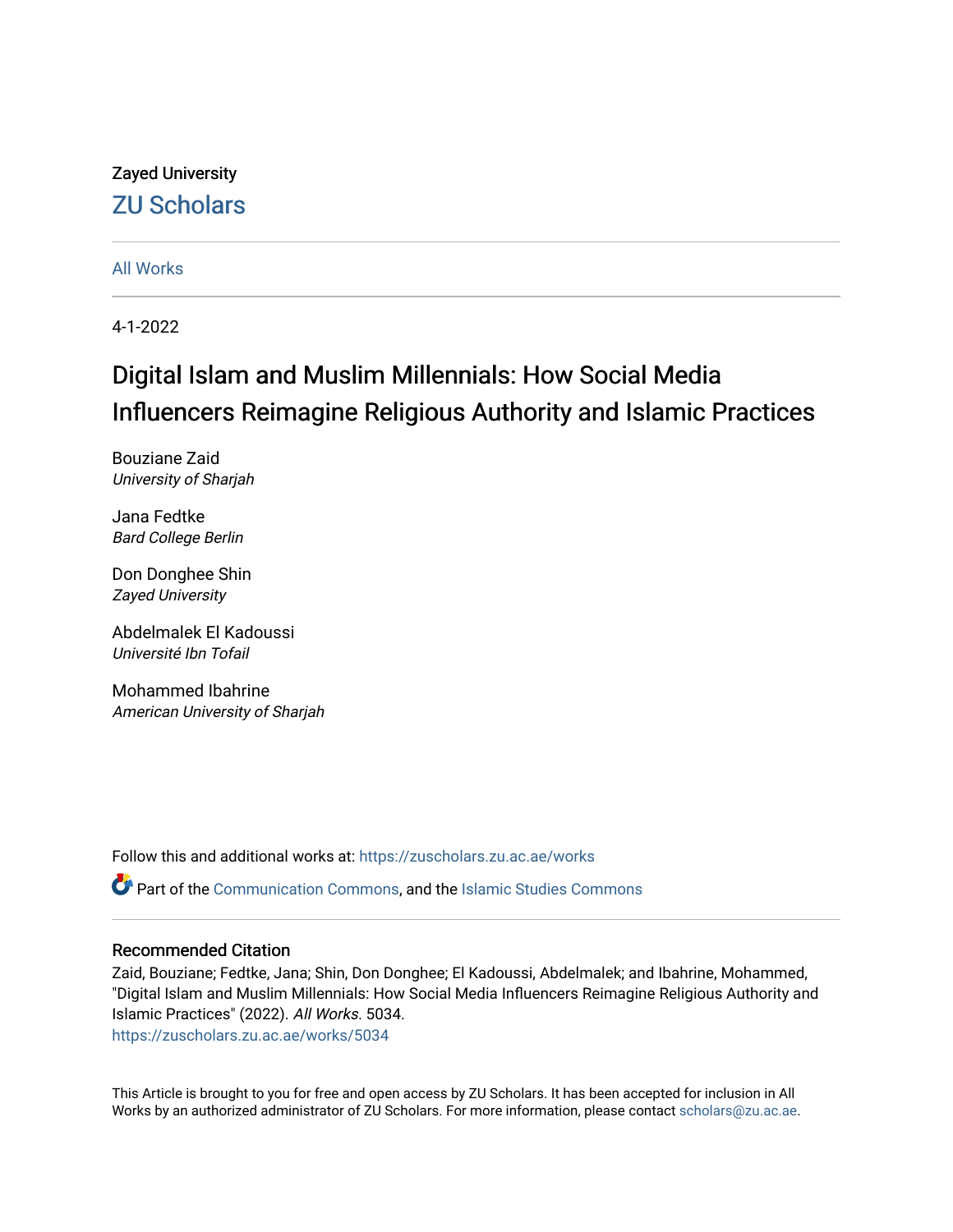

*Article*



## **Digital Islam and Muslim Millennials: How Social Media Influencers Reimagine Religious Authority and Islamic Practices**

**Bouziane Zaid <sup>1</sup> , Jana Fedtke <sup>2</sup> , Don Donghee Shin <sup>3</sup> [,](https://orcid.org/0000-0002-5439-4493) Abdelmalek El Kadoussi <sup>4</sup> and Mohammed Ibahrine 5,[\\*](https://orcid.org/0000-0002-2782-3029)**

- <sup>1</sup> College of Communication, University of Sharjah, Sharjah P.O. Box 27272, United Arab Emirates; bouzianezaid8@gmail.com
- <sup>2</sup> Liberal Arts, Bard College Berlin, 13156 Berlin, Germany; j.fedtke@berlin.bard.edu
- <sup>3</sup> College of Communication and Media Sciences, Zayed University,
- Abu Dhabi P.O. Box 19282, United Arab Emirates; dshin1030@gmail.com
- <sup>4</sup> Department of English Studies, Ibn Tofail University, Kenitra 14000, Morocco; malekelkadoussi@gmail.com <sup>5</sup> Department of Mass Communication, American University of Sharjah,
- Sharjah P.O. Box 27272, United Arab Emirates **\*** Correspondence: mohammad.ibahrine@gmail.com

**Abstract:** Digital platforms have empowered individuals and communities to re-negotiate longestablished notions of religion and authority. A new generation of social media influencers has recently emerged in the Muslim world. They are western-educated, unique storytellers, and savvy in digital media production. This raises new questions on the future of Islam in the context of emerging challenges, such as the openness of technology and the often-perceived closedness of religious and cultural systems within Muslim societies. This paper uses a multiple case research design to examine the roles of social media influencers in reimagining Islam and reshaping spiritual beliefs and religious practices among young people in the Gulf Region, the Arab world, and beyond. We used thematic analysis of the Instagram and YouTube content of four social media influencers in the Gulf Region: Salama Mohamed and Khalid Al Ameri from the United Arab Emirates, Ahmad Al-Shugairi from Saudi Arabia, and Omar Farooq from Bahrain. The study found that social media influencers are challenging traditional religious authorities as they reimagine Muslim identities based on a new global lifestyle.

**Keywords:** digital religion; Gulf region; Islam; mediatization; millennial Muslims; social media influencers

## **1. Introduction**

Digital technologies and platforms have provided social media influencers and other users opportunities to produce, consume, and share religious content with various online communities. Social media platforms have become popular among millions of global Muslim millennials residing in the Gulf countries, the Arab world, and beyond [\(Ibahrine](#page-14-0) [2014\)](#page-14-0). Muslim millennials are mostly urban, educated, global, and tech-savvy. In the Gulf region in particular, these Global Urban Muslims (GUMmies) are avid users of social media and reside in spaces that afford them modes of consumption, creation and co-creation, participation and articulation outside the constraining limitations of their cultural habitus [\(Zaid et al.](#page-15-0) [2021\)](#page-15-0). In the Gulf region and elsewhere in the Arab world, GUMmies have appropriated social media as spaces of interaction, creation, interrogation, contestation of new forms of cultural positioning and of other ways of being and seeing.

Contemporary digital culture has disrupted the traditional practice of religion and the manner in which religion is communicated, consumed, shared, and engaged with. Traditionally, Islamic religious ideas and meanings have been conveyed by established authorities in ritualized forms and in formalized contexts. Religious teachings are a reserved



**Citation:** Zaid, Bouziane, Jana Fedtke, Don Donghee Shin, Abdelmalek El Kadoussi, and Mohammed Ibahrine. 2022. Digital Islam and Muslim Millennials: How Social Media Influencers Reimagine Religious Authority and Islamic Practices. *Religions* 13: 335. <https://doi.org/10.3390/rel13040335>

Academic Editor: Oren Golan

Received: 28 February 2022 Accepted: 5 April 2022 Published: 8 April 2022

**Publisher's Note:** MDPI stays neutral with regard to jurisdictional claims in published maps and institutional affiliations.



**Copyright:** © 2022 by the authors. Licensee MDPI, Basel, Switzerland. This article is an open access article distributed under the terms and conditions of the Creative Commons Attribution (CC BY) license [\(https://](https://creativecommons.org/licenses/by/4.0/) [creativecommons.org/licenses/by/](https://creativecommons.org/licenses/by/4.0/)  $4.0/$ ).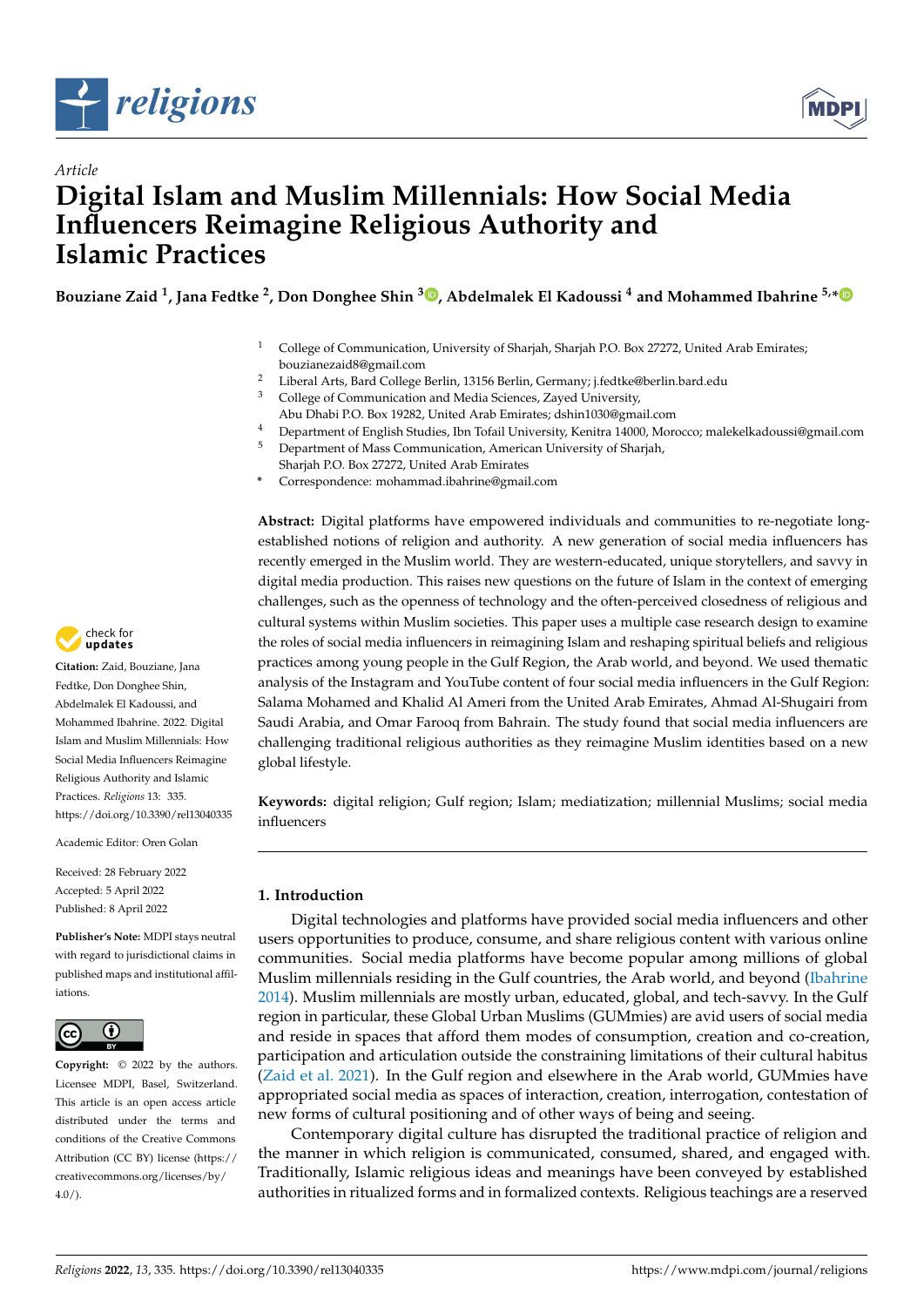domain for a small group of professionals that have acquired religious knowledge over the years in traditional Islamic schools [\(Ibahrine](#page-14-0) [2014\)](#page-14-0). While they participate in digital culture primarily through YouTube channels, they still sit behind a desk, dress in traditional clothing, wear long beards, speak in classical Arabic, and repeat the same type of knowledge that they themselves acquired through their traditional education and clerical training. The focus of their religious activities is primarily on matters of worship (*ibadat*) rather than civil acts (*muamalat*). Matters of *ibadat* include questions of how to pray, fast in Ramadan, and how to perform the pilgrimage to Mecca.

Hybrid forms of religious teaching that combine education with entertainment have existed in the Muslim world [\(Wise](#page-15-1) [2004\)](#page-15-1). Televangelists such as Amr Khaled introduced talk show formats that engage audience participation and provide marketing-inspired testimonials from famous actresses and actors, football players, and ordinary young Muslims [\(Wise](#page-15-1) [2004\)](#page-15-1). Some scholars and media analysts suggest that Amr Khaled was inspired by Billy Graham's Christian televangelist performance [\(Hardaker](#page-14-1) [2006\)](#page-14-1).

More recently, digital platforms and the rise of social media influencers have empowered individuals and communities to re-negotiate long-established notions of religion and authority. A new generation of social media influencers has emerged. They are westerneducated and specialized in non-religious subjects such as communication studies, business administration, computer science, and management. They are fluent in English, hold a cosmopolitan worldview, are good storytellers, and are savvy in digital media production. Their religious practice focuses on storytelling rather than dogmatic texts, on human relationships, civil life, and what it means to be and act as a human being who happens to be a Muslim.

In the context of the rise of social media influencers, some scholars argue that religion shapes and is shaped by consumer culture [\(Gauthier and Martikainen](#page-13-0) [2013\)](#page-13-0). GUMmies are urban, highly educated, tech-savvy, hyperdiverse, speak many languages, and are spiritual rather than religious [\(Sherwood](#page-14-2) [2016\)](#page-14-2). The mode of consumption that GUMmies emulate does not fit anymore with the traditional religious teachings that consist of teaching dogmatic texts. The predominance and power of consumerism, branding, and promotional culture in the Gulf countries seem to have shaped the way GUMmies interact with religious messages and content when mediated via a new generation of social media influencers.

[Campbell](#page-13-1) [\(2012\)](#page-13-1) states that "digital religion as a concept acknowledges both how digital technology and culture shape religious practice and beliefs, but also how religion seeks to culture new media contexts with established ways of being and convictions about the nature of reality and the larger world" [\(Campbell](#page-13-1) [2012,](#page-13-1) p. xx). This paper examines the roles of social media influencers in reimagining Islam and reshaping the communication of spiritual beliefs and religious practices among Global Urban Muslims (GUMmies) in the Gulf Region and beyond. Despite the growing importance of social media influencers in effecting the principles and practices of individuals and communities in terms of marketing, advertising, and business contexts, there has been little research on the phenomenon of Muslim social media influencers within the framework of digital culture and digital religion.

After a brief review of the literature on digital culture, social media influencers, social media in the Gulf context, and the theory of mediatization, we describe our methods and analyze the digital presence of four social media influencers in the Gulf Region (Salama Mohamed and Khalid Al Ameri from the United Arab Emirates (UAE), Ahmad Al-Shugairi from Saudi Arabia (KSA), and Omar Farooq from Bahrain) as prominent examples of laypeople reimagining Islam and its current practices.

### **2. Islam and Digital Culture**

[Kepel](#page-14-3) [\(1984\)](#page-14-3), an expert on French Islam, has demonstrated the extent to which religious scholars have used mass media to convey their Islamic messages. He showed, for instance, how Sheikh Abdal-Hamid Kishk used recordings to circulate sermons. Sheikh Kishk popularized the teachings of Islam through his recordings, which have echoed in the population not only in Cairo's streets but throughout the Arab and Islamic world. Along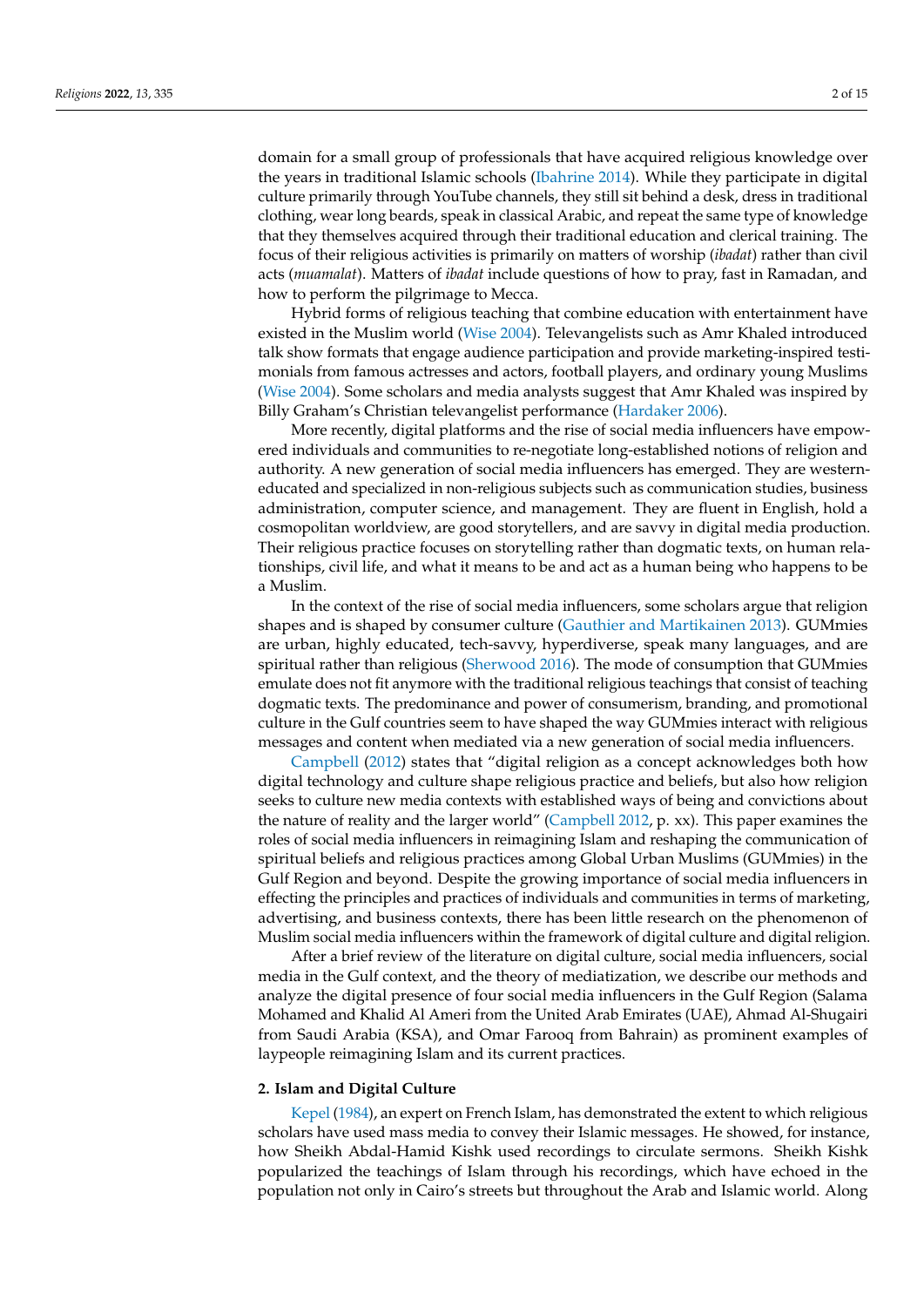similar lines, [Sreberny-Mohammadi and Mohammadi](#page-15-2) [\(1994\)](#page-15-2) argue that it was small media (cassette tapes, photocopies, tape recorders, and telephone usage), not mass media, that played a special role in triggering the Iranian Revolution in 1979 [\(Sreberny-Mohammadi](#page-15-2) [and Mohammadi](#page-15-2) [1994\)](#page-15-2).

Research on Islam and the internet emerged in the late 1990s as scholars began to examine the ways in which religious actors and groups used the internet to share religious content and messages [\(Eickelman and Anderson](#page-13-2) [1999;](#page-13-2) [Ibahrine](#page-14-4) [2012\)](#page-14-4). Some scholars suggest that the advent of digital media in the Arab and Islamic World would be in the service of religious leaders to advance their monolithic and orthodox interpretations [\(Sisler](#page-14-5) [2006\)](#page-14-5). Others argue that these accounts sound rather unconvincing and simplistic since digital media have a limited effect on culture in the Arab and Islamic World [\(El-Nawawy and Khamis](#page-13-3) [2009\)](#page-13-3), and that the digitalization of Islam represents a challenge to the conventional understanding of Muslim identity [\(Ibahrine](#page-14-0) [2014;](#page-14-0) [Bunt](#page-12-0) [2016\)](#page-12-0).

Recent debates in contemporary studies of Islam from a communication perspective address the extent to which traditional patterns of religious life can be sustained in the face of the power of digital media [\(Bunt](#page-13-4) [2018\)](#page-13-4). [Ibahrine](#page-14-6) [\(2018\)](#page-14-6) argues that new media abrades the existing religious hierarchy of the religious establishment, challenges the most glaring monolithic structures and values within traditionally opaque societies, and thus strengthens other religious groups that have been deprived for many decades from obtaining access to the public sphere [\(Ibahrine](#page-14-6) [2018\)](#page-14-6). [Sorgenfrei](#page-15-3) [\(2021\)](#page-15-3) argues that Islam as a social and cultural construct is constantly developing in tandem with societal changes and new technologies. Islam is mediatized in mosques and on mobile devices, and continually changes and adapts to digital culture. The author concludes that even Salafism, a fundamentalist interpretation of Islam, is eager to adopt and adapt to new forms of social mediatization and technological innovation [\(Sorgenfrei](#page-15-3) [2021\)](#page-15-3).

Long before the popularity of social media among young Muslims, some jihadist groups realized the power of digital media in indoctrinating and recruiting like-minded potential terrorists [\(Bunt](#page-12-0) [2016\)](#page-12-0). The jihadists turned the blogosphere into "Blogistan," to circulate a rigid and linear understanding of the sacred text. [El-Nawawy and Khamis](#page-13-3) [\(2009\)](#page-13-3) found that online deliberations facilitate neither "rational-critical discourse" along the lines of a Habermasian public sphere, nor *shura* (consultation), *ijtihad* (independent interpretation), or *ijma'* (consensus) in the Islamic tradition of intellectual debate [\(El-Nawawy and](#page-13-3) [Khamis](#page-13-3) [2009\)](#page-13-3).

Understanding the relationship between Islam and digital platforms will increase our understanding of the larger cultural shifts at work within traditionally opaque societies. The impact of digital technologies on religious behavior in environments characterized by conservatism and traditionalism can be more profound than in environments characterized by plurality and openness [\(Ibahrine](#page-14-6) [2018\)](#page-14-6).

## **3. Social Media Influencers, Islam, and Digital Religion**

The subject of religion and social media influencers has only recently begun to attract scholarly attention [\(O'Brien](#page-14-7) [2020;](#page-14-7) [Altenhofen](#page-12-1) [2022;](#page-12-1) [Rozehnal](#page-14-8) [2022\)](#page-14-8). The focus on social media influencers suggests that the use of social media for religious purposes has moved to another level, characterized by permanency and sophistication. Beyond brands using social media to promote products, social media influencers have also used social media to spread religious and moral messages [\(O'Brien](#page-14-7) [2020\)](#page-14-7). [Rozehnal](#page-14-8) [\(2022\)](#page-14-8) examines new religious expressions of different cyber-Muslims, including religious actors, groups, and communities. These emergent communities are unique in that they display a religious diversity that includes religious clerics, Sufis, feminists, fashionistas, artists and activists, and social media influencers [\(Rozehnal](#page-14-8) [2022\)](#page-14-8).

The predominance and power of consumerism, branding, and promotional culture in the Muslim world have shaped the way GUMmies interact with religious messages and content when mediated via social media influencers. Social media has come to encompass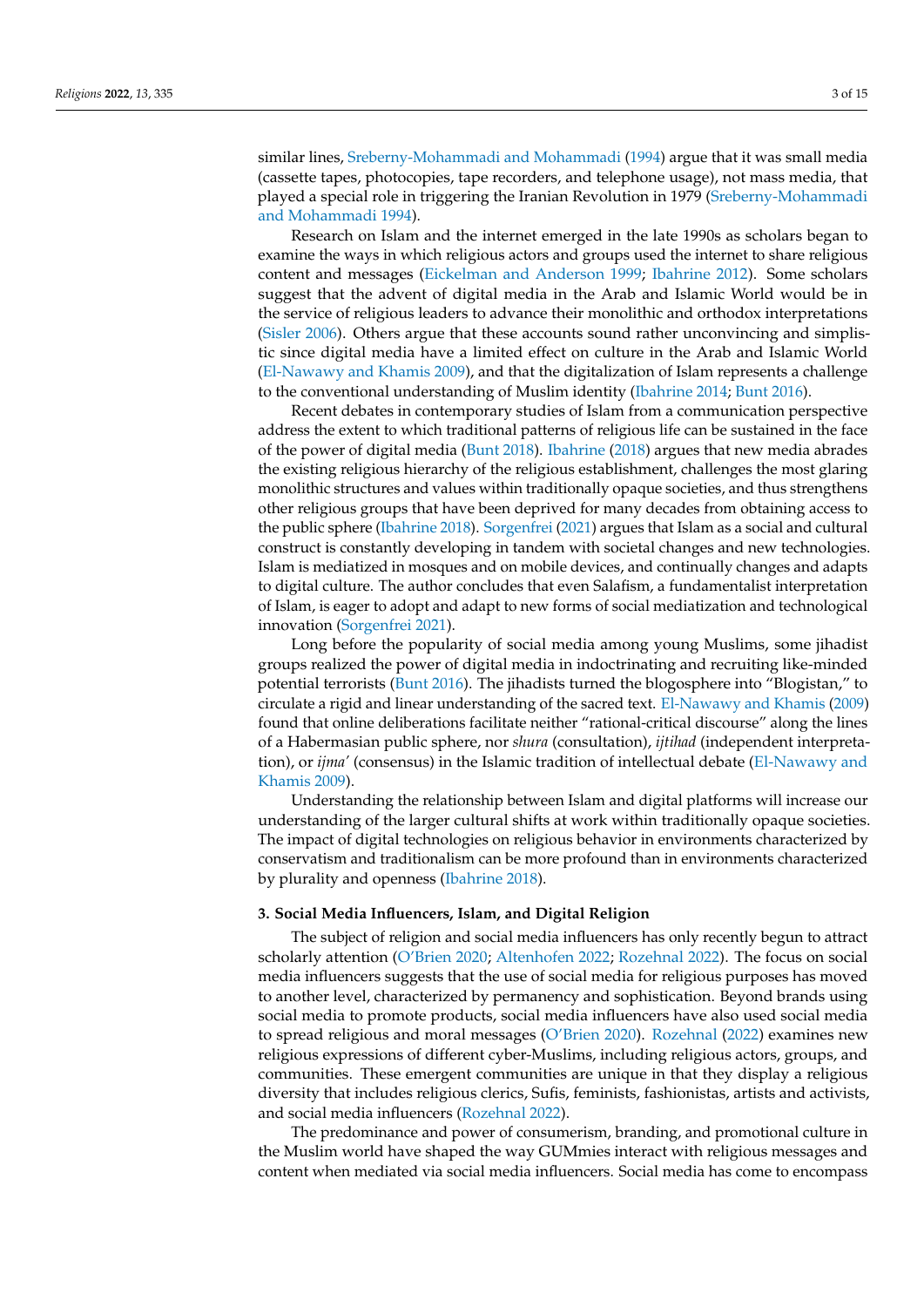social life at such an unprecedented level and intensity that even the domain of religion can be considered thoroughly digitized [\(Evolvi](#page-13-5) [2019\)](#page-13-5).

The literature shows that social media influencers are regarded as influential because of their knowledge and expertise in their respective sectors [\(Langner et al.](#page-14-9) [2013\)](#page-14-9). Social media influencers are people who have become celebrities with their followers, although they are "regular" people elsewhere. While traditional celebrities gained recognition because of their professional talent, social media influencers have gained fame by generating a large follower base on social media platforms [\(Khamis et al.](#page-14-10) [2017\)](#page-14-10). They are predominantly famous for lifestyle, beauty, fashion, music, and sports. Their influence is measured by the size and demographics of their audience [\(Ashley and Tuten](#page-12-2) [2015\)](#page-12-2). They regularly post about their areas of interest on their preferred social media platforms and engage their followers who pay attention to their messages [\(Abidin](#page-12-3) [2015\)](#page-12-3). As consumers pay less attention to mass and general advertising, social media influencers have emerged as one of the best marketing communication channels [\(Carter](#page-13-6) [2016\)](#page-13-6). The role and functions of influencers in the marketing industry have become so powerful that they changed the whole process and structure of marketing communication.

The rise of promotional culture as a dominant social ethos coincided with the wide adoption of social media influencers and their entry into the religious field. While a large body of literature has already examined social media influencers in different contexts, only a few researchers have analyzed the use of social media influencers for religious purposes [\(Sorgenfrei](#page-15-3) [2021\)](#page-15-3). The gap is far greater in the scholarly literature on the practices of Muslim social media influencers. A study found that some Arab countries support Islamic social media influencers to promote a more moderate and tolerant Islam, to push millennials away from listening to extremist religious practitioners, and to combat online hate speech [\(Farouk and Brown](#page-13-7) [2021\)](#page-13-7). Unlike conservative religious leaders, social media influencers imbue their religious presence with entertainment content that moves religion from the realm of dogma to the realm of experience and possibility, which appeals more to digital natives in the 21st century [\(Golan and Martini](#page-13-8) [2018;](#page-13-8) [Ahmad](#page-12-4) [2021\)](#page-12-4).

The digitalization and marketization of religious production and distribution have expanded over the past twenty years to create a blended world of commerce and faith where the sacred has become secular and the secular sacred [\(Ibahrine](#page-14-0) [2014\)](#page-14-0). [Gauthier](#page-13-9) [\(2018,](#page-13-9) p. 388) defines marketisation as "the formatting of given social realities into commodities, or 'goods'". In this specific context, consumerism becomes a means of circulating symbols, and as a result, consumerism is likely to give religion a new shape and new meanings [\(Gauthier](#page-13-9) [2018\)](#page-13-9). Digital culture is inherently presentational and promotional [\(Gauthier](#page-13-9) [2018\)](#page-13-9), and young people have become socialized into a digital culture that promotes the very notion of individuality, consumerism, branding, and promotional communication. The marketization of religion marks a change in the structures and dynamics of technocapitalism that celebrates expression of choice, subjectivities, individualities, and identities. This synergy between technology and theology across much of the religious spectrum has become particularly notable in the religious engagements and practices of the generation of young adult Muslims [\(Trysnes and Synnes](#page-15-4) [2021\)](#page-15-4).

## **4. Social Media in the Gulf**

Much of the existing research on the internet and social media in the Arab World focuses on political activism in the context of the Arab Spring [\(Ghannam](#page-13-10) [2011;](#page-13-10) [Abdulla](#page-12-5) [2013;](#page-12-5) [Zaid](#page-15-5) [2016,](#page-15-5) [2018\)](#page-15-6), popular culture and public opinion [\(Gunter et al.](#page-13-11) [2016;](#page-13-11) [Khamis](#page-14-11) [2019\)](#page-14-11), gender and identity [\(Hurley](#page-14-12) [2019\)](#page-14-12), gender and empowerment [\(Zaid et al.](#page-15-0) [2021\)](#page-15-0), and women's rights [\(Agarwal et al.](#page-12-6) [2012;](#page-12-6) [Hafez](#page-13-12) [2016;](#page-13-12) [Johansson-Nogu](#page-14-13)és [2013;](#page-14-13) [Skalli](#page-14-14) [2013;](#page-14-14) [Baulch and Pramiyanti](#page-12-7) [2018;](#page-12-7) [Golnaraghi and Dye](#page-13-13) [2016\)](#page-13-13). Many of these studies confirm the fact that the affordances of digital platforms seem to have empowered Gulf millennials to challenge established conservative social and cultural practices by providing a space to expand young people's networks, self-present their identities, and question dominant social and cultural stereotypes.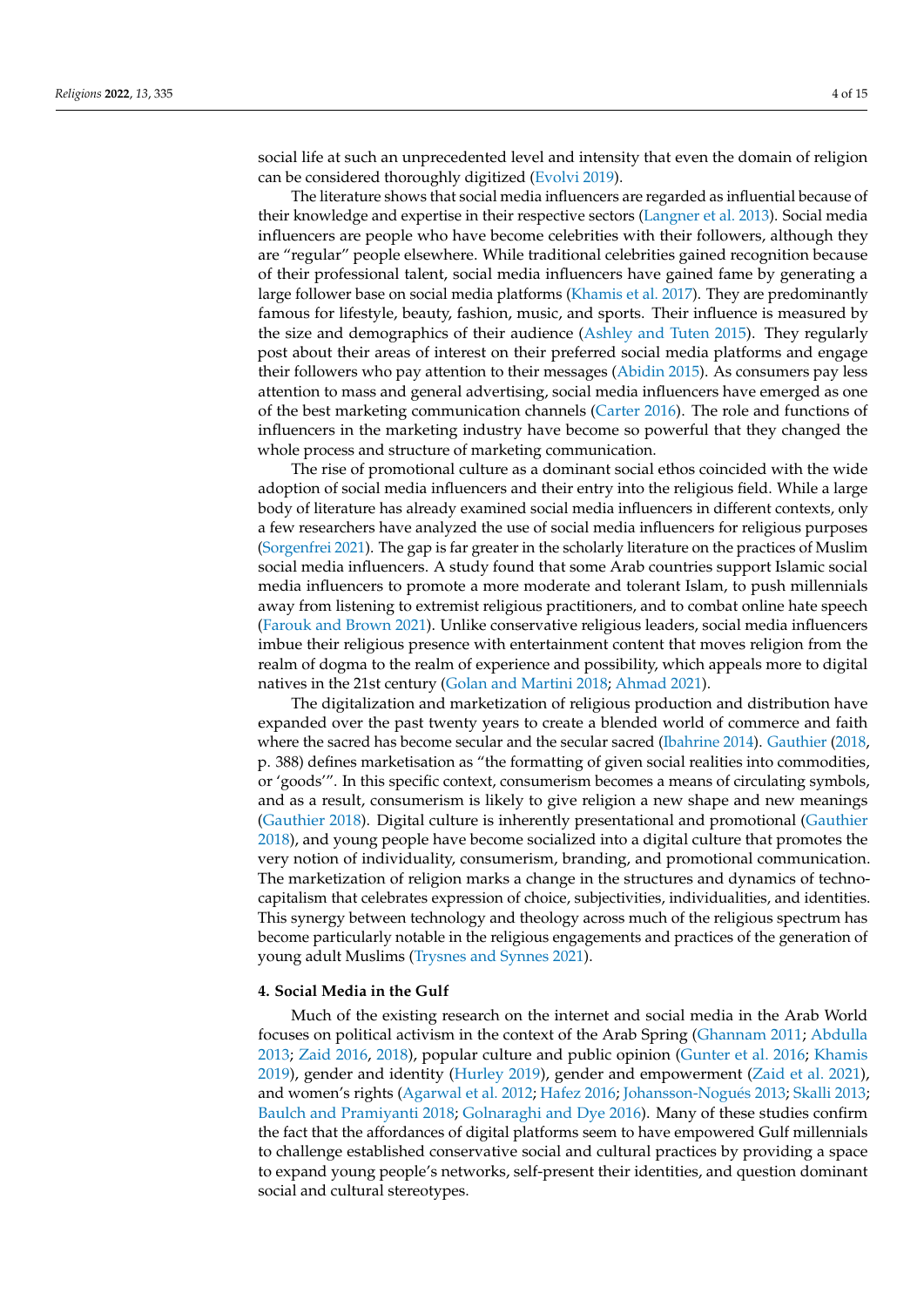Social media platforms are popular in the Gulf region. YouTube, Instagram, and Facebook are the leading social networking sites, respectively with 31 million, 26 million, and 25 million users [\(Data Reportal Global](#page-13-14) [2021\)](#page-13-14). The Gulf region is second to the United States when it comes to the number of daily YouTube views. With 90 million video views per day, Saudi Arabia has the world's highest number of YouTube views per internet user [\(Data Reportal Saudi Arabia](#page-13-15) [2021\)](#page-13-15). The popularity of social media platforms in the Arab World has led some scholars to expect that its impact on religious life is likely to rise [\(Ibahrine](#page-14-0) [2014;](#page-14-0) [Piela](#page-14-15) [2022\)](#page-14-15).

A recent study showed that the Gulf has a high penetration rate of social media [\(Dennis et al.](#page-13-16) [2018\)](#page-13-16). GUMmies spend an average of two hours a day on social media platforms. Currently, over 92 percent use Facebook, and YouTube is the most popular social media platform in 2021, with 7.89 million users. Almost 79% of the UAE's population has profiles on Facebook, while YouTube's penetration stands at 87.40% [\(Data Reportal](#page-13-17) [UAE](#page-13-17) [2021\)](#page-13-17). Mobile social media usage has been booming in the country. The number of users who access social media through their mobile devices is 9.12 million, that is 99% of the UAE population. Instagram and Snapchat have emerged to be the most popular social media platforms among young adults aged 18–24 [\(Data Reportal UAE](#page-13-17) [2021\)](#page-13-17). Saudi Arabia's social media usage has rapidly increased. According to [Data Reportal Saudi](#page-13-15) [Arabia](#page-13-15) [\(2021\)](#page-13-15), Saudi Arabia has a reputation of being the most prominent social media landscape in the Gulf Cooperation Council (GCC) [\(Data Reportal Saudi Arabia](#page-13-15) [2021\)](#page-13-15). Its social media influencers have one of the highest local fan bases among GCC countries, ranging from 50 to 60% [\(Data Reportal Saudi Arabia](#page-13-15) [2021\)](#page-13-15). Young Saudis believe their Saudi social media influencers to be an authentic voice of their country and themselves [\(Data Reportal Saudi Arabia](#page-13-15) [2021\)](#page-13-15). About 84% of the Saudi population live in urban centers with the state-of-the-art infrastructure of internet connections. Social media users stand at 27 million of the total population of 35.08 million [\(Data Reportal Saudi Arabia](#page-13-15) [2021\)](#page-13-15). Saudis represent the largest percentage of users on Instagram, Twitter, and Snapchat in the GCC [\(Data Reportal Saudi Arabia](#page-13-15) [2021\)](#page-13-15). According to the latest statistics for Bahrain, there were 1.71 million internet users, and internet penetration stood at 99% [\(Data Reportal](#page-13-18) [Bahrain](#page-13-18) [2021\)](#page-13-18). About 1.5 million people go online on social media almost every day out of a population of 1.71 million people. The number of social media users is equivalent to 87% of the total population [\(Data Reportal Bahrain](#page-13-18) [2021\)](#page-13-18).

The exponential growth of social media has given rise to so-called social media influencers. In the Gulf, the emergence of influencers can be traced to fashion, beauty, entertainment, travel, and lifestyle. Many scholars argue that millennials speak and understand the language of social media. More specifically, recent research asserts that millennials view influencers as people like themselves [\(Lee et al.](#page-14-16) [2021\)](#page-14-16). As people spend more time on social media, they will spend at least some time interacting with social media influencers. Millennials in the Gulf countries are more likely than other Arab generations to inform themselves through stories and posts from social media influencers [\(Dennis et al.](#page-13-16) [2018\)](#page-13-16). Recent research suggests that female Gulf-Arab social media influencers expand the scope of social and political actors contributing and constructing definitions of reality [\(Hurley](#page-14-12) [2019\)](#page-14-12).

## **5. Mediatization and Digital Culture**

In her review of the theoretical approaches commonly used in the study of religion and digital media, [Campbell](#page-13-19) [\(2017\)](#page-13-19) locates three major theoretical frameworks within media studies and religious studies. The approaches include mediatization [\(Hjarvard](#page-14-17) [2013\)](#page-14-17), mediation [\(Hoover](#page-14-18) [2011;](#page-14-18) [Meyer](#page-14-19) [2013\)](#page-14-19), and the religious social shaping of technology [\(Campbell](#page-13-19) [2017\)](#page-13-19). These approaches have provided important frames for theoretical reflection on the relationship between media technologies and religion, and the ways in which religious discourses and media practices are negotiated in online and offline spheres. This paper adopts mediatization as a theoretical framework to examine how social media as a media institution socializes popular understandings of religion and how this socialization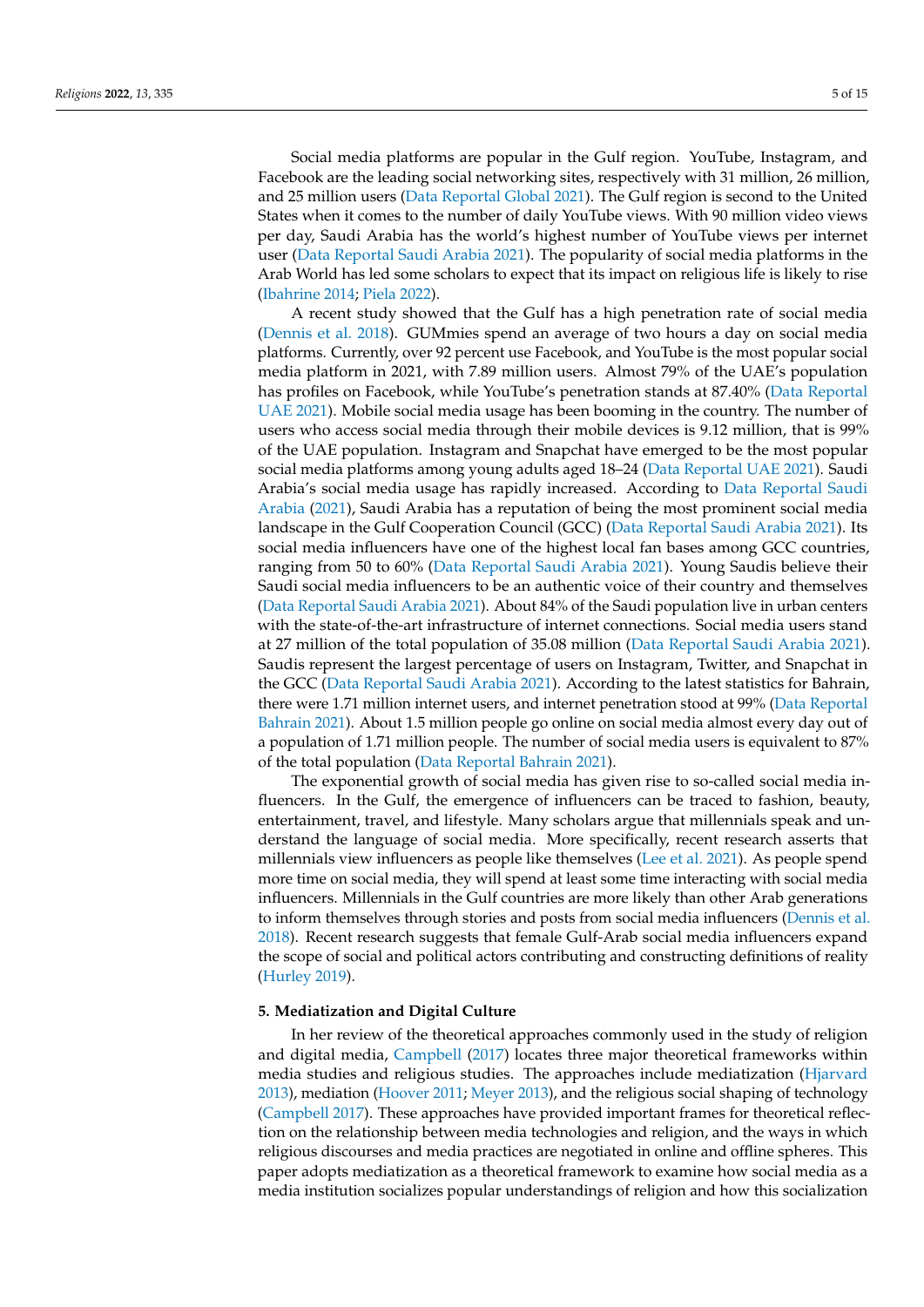permeates religious discourses and produces new configurations of religious communities and institutions. The paper uses mediatization primarily to highlight and explain the role of social media influencers in the shifting configuration of Islamic discourse within the Gulf countries and beyond, and how digital platforms and the rise of social media influencers have empowered individuals and communities to re-negotiate and challenge the well-established notions of institutional religious authority.

#### **6. Methods**

This paper uses a qualitative case study approach to analyze the religious-related content of four well-established social media influencers in the Gulf region. The case study method is useful to explore multiple facets of a contemporary phenomenon in a real-life context [\(Baxter and Jack](#page-12-8) [2008;](#page-12-8) [Yin](#page-15-7) [2017\)](#page-15-7). [Stake](#page-15-8) [\(1995\)](#page-15-8) differentiates between three types of case study research: intrinsic, instrumental, and collective. An intrinsic case study is typically used to investigate a unique phenomenon, and the researcher has to provide arguments about the uniqueness of the case. The instrumental case study selects a particular case to provide a general appreciation of a phenomenon. The collective case study includes the simultaneous examination of multiple cases in an attempt to reach a broad and more in-depth understanding of a particular issue. The paper uses a "collective" multiple case research design to expand the scope of the investigation with the aim of drawing similarities and differences between the cases for a more in-depth understanding of a complex social phenomenon [\(Yin](#page-15-7) [2017;](#page-15-7) [Hunziker and Blankenagel](#page-14-20) [2021\)](#page-14-20). Adopting a multiple case study method provides an analytical frame to consider the rich cultural, political, and religious contexts of these social media influencers using multiple sources of data.

Our case studies focus on four prominent influencers who produce religious and related phenomena in the digital context in the Gulf region. We acknowledge that the case studies are not representative of digital Islam and the emerging religious contents in the Arab or Muslim world, but the cases are of general importance in that they provide valuable insights to the worldviews of young GUMmies. We are also mindful of the fact that there are other important Islamic social media content creators in other parts of the Islamic world that offer different approaches to digital Islam, but addressing them would be beyond the scope of this paper. We focus on the Gulf region because the social media marketing trends have gained significant momentum in this region. In addition, the market size of the social media marketing business is by far the largest in the Arab region [\(Arab](#page-12-9) [News](#page-12-9) [2020\)](#page-12-9).

There are many classifications of social media influencers, including the numbers of followers, types of content, and level of influence [\(Piriyakul and Piriyakul](#page-14-21) [2021\)](#page-14-21). The selection of the four influencers is based on their total followings across Instagram and YouTube. All four influencers are well-established in the landscape at the time of writing. They have been active for at least 10 years, have over 1 million subscribers on Instagram and YouTube, and they regularly collaborate with well-known brands. The first two influencers are a married couple, Salama Mohamed and Khalid Al Ameri from the UAE. They have 1.4 million and 1.9 million Instagram followers respectively, and they both have 1.4 million subscribers on YouTube. Ahmad Al-Shugairi from Saudi Arabia has 14.4 million Instagram followers and 2.8 million YouTube subscribers. Omar Farooq has 2.4 million Instagram followers and 4.8 million YouTube subscribers.

The data this paper analyzes consists of Instagram, Facebook, and YouTube posts (videos and text). The analysis focuses on the themes the influencers address in their social media communication that reveals religious significance, denotation, and connotations. The contents were thematically analyzed using [Braun and Clarke'](#page-12-10)s [\(2006\)](#page-12-10) steps of thematic analysis which include: become familiar with the data, search for themes, review themes, define themes, and write-up.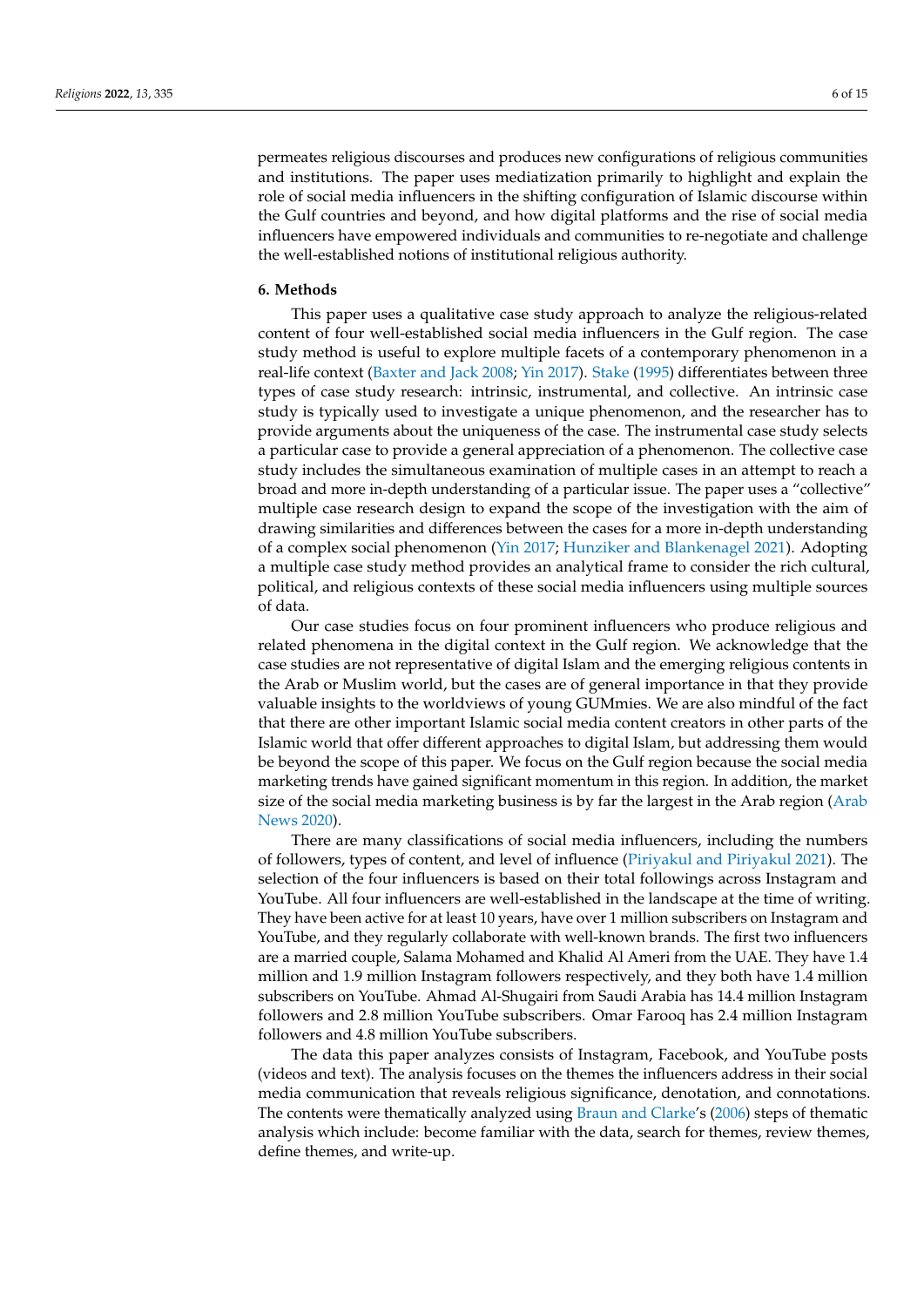## **7. Results**

### *7.1. Salama Mohamed and Khalid Al Ameri*

Salama Mohamed and Khalid Al Ameri, a couple from the UAE, are both household names in the country, the Gulf Region, and beyond. Salama Mohamed is an entrepreneur and content creator who started her journey by producing beauty-related content, to later on launch a skincare brand. There is no information on her educational background, but she seems to have graduate level university education. She is articulate in both Arabic and English, and she displays a mastery of storytelling, video production, and editing. Her social media career showcases personal motivation. Using her slogan "blessed with vitiligo," Salama has managed to turn her personal skin condition into a professional career, driven by her interest in skincare. Various skin-care companies like Nivea have used her as a social media influencer for their marketing campaigns.

Khalid Al Ameri's life exemplifies the story of an Emirati social media influencer with a multicultural background, as his mother is from the UK and his father is from the UAE. Khalid went to the American International School in Abu Dhabi and graduated from Stanford University in Business Administration. He initially wanted a career in the media industry and pitched his ideas for TV shows to many TV stations. When he was rejected, he decided to launch his own production company. He is a content creator and a storyteller who started his career using Twitter and Snapchat, and later adopted YouTube, Instagram, and Facebook. Most recently, he has used TikTok to create and convey entertainment content.

Based on the analysis of their social media content, the major theme in Salama and Khalid's communication can be described as 'living as a modern Muslim family can be a fun and enjoyable life without contradicting Islam'. They create and post videos showcasing their marriage, their daily interactions, their activities as a couple, and sometimes their struggles to maintain a healthy marriage. References to Islamic teachings and ethics are always embedded in their storytelling.

Their slice-of-life approach to video creation is a part of their creative strategy. Telling authentic stories about everyday life with a personal touch is one of the strengths of their social media presence. For a conservative society such as the UAE, and unlike the traditional perspective on marriage and family life, Salama and Khalid communicate about their marriage in terms of personal choices where two individuals are free to live their lives the way they like without external constraints from society and culture. In one of his quotes Khalid said: "I feel marriage is an individual experience—this is what we go through. If you can relate to it, great; if you cannot relate to it, fine. We keep it personal. We are showcasing our marriage, our thoughts, our interactions" [\(Al Ameri](#page-12-11) [2017\)](#page-12-11). He adds: "It's only when a society is open to different abilities that we truly flourish" [\(Al Ameri](#page-12-11) [2017\)](#page-12-11).

Traditional teaching about marriage among Muslim practitioners consists of presentations on the dos and don'ts in marriage, rules and codes of conduct based on the Quran and the Sunna (the Prophet's word and acts). The teaching is dry and the examples are drawn from the life of the Prophet and his companions who lived in 7th century Arabia. GUMmies are used to entertainment and storytelling and might not relate to this style of teaching.

Khalid and Salama use social media to share their family's story, including their sons. They tell stories of how they shop and what they eat during the holy month of Ramadan, what they pack when they travel, and what they do with their kids during the weekend. Both Salama and one of their sons have health-related issues. Salama suffers from a skin condition called vitiligo and one of their sons is a child with autism. Salama is open about her skin condition and has created several videos to address this issue. The couple frame the skin condition as an expression of unique beauty. Khalid created a video to respond to the many questions he received about Salama's skin condition. He responded by saying this: "A lot of people send me direct messages of formulas or medicines that Salama can take to get rid of her skin condition. Why do people make the assumption I want her to change? Why do people make the assumption that she wants to change?" [\(Al Ameri](#page-12-12) [2018a\)](#page-12-12).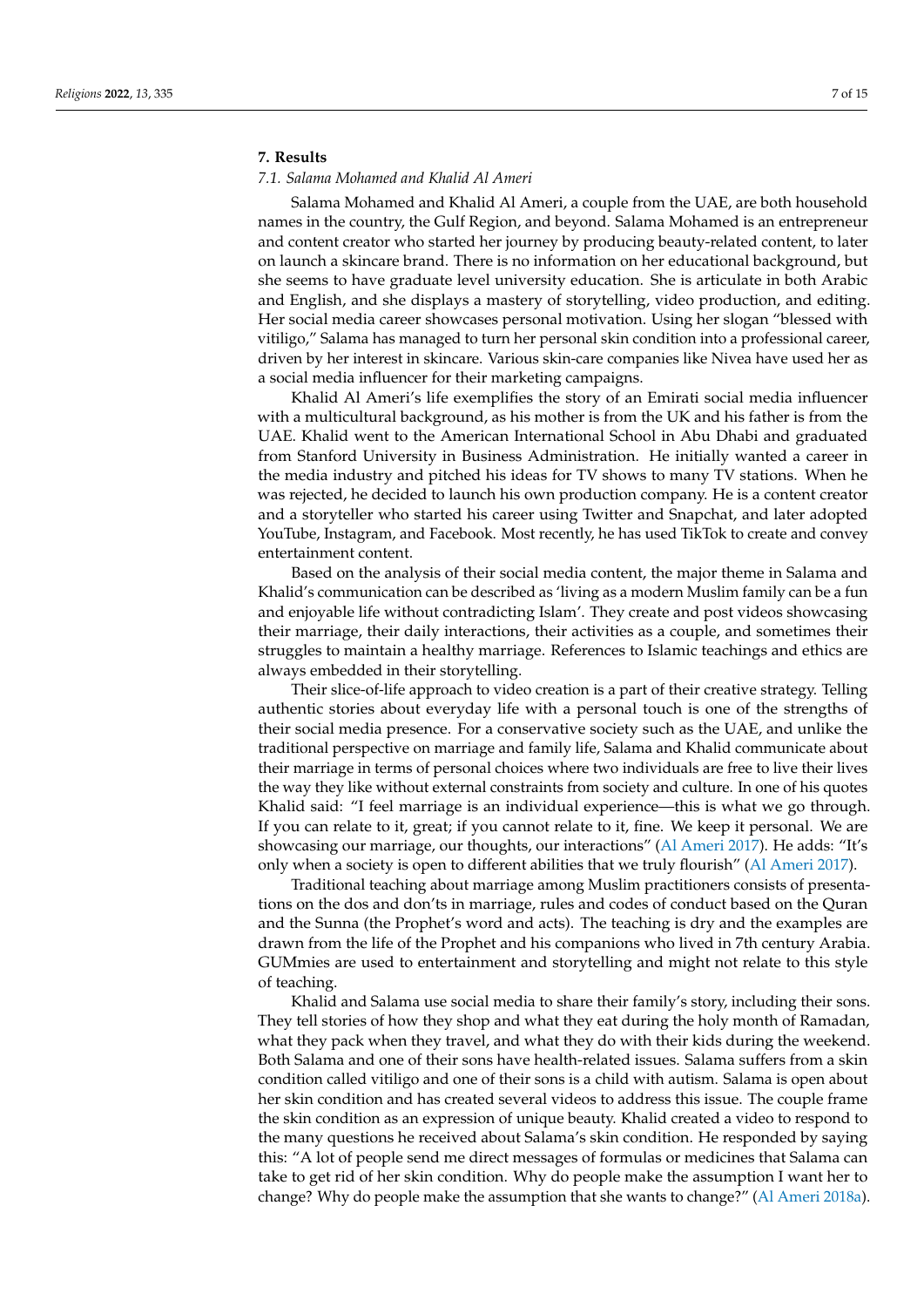They created a few videos about their son, telling their followers intimate stories about their experiences with their son's autism, his therapy, his education, and his travel experiences. The focus is always on the positive aspects of their experience and how Islam and Islamic ethics inform their comportment and perceptions.

Another theme in their social media content is addressing social ills such as obesity, excessive use of technology, and healthy eating. Khalid shared his story about his physical transformation where he lost 23 kilos (51 pounds). He explained in detail his diet, exercise routines, and his new outlook on life after the experience. With millennials, this was a compelling way to establish credibility with his audience. Another famous example is a video entitled "Shisha Better than Cigarettes?" Shisha is a tobacco product smoked in a water pipe called hookah. It is a socially acceptable form of smoking in Arab countries, adopted by both males and females. Khalid used the provocative title with a question mark to attract audiences to a topic that has divided people's opinions. He addressed the issue from a scientific perspective, staying away from the usual religious arguments about halal (permissible) and haram (non-permissible). He said: "Shisha contains tar, it contains nicotine. It contains chemicals that can cause cancer . . . I have read reports that smoking shisha for one hour is equivalent to anywhere between 40 to 400 cigarettes . . . because shisha is part of our (Arab) culture and our history, it seems to be given a free pass ... here's the truth, it is bad for you ... just because it's part of our past, does not mean it should be part of our future" [\(Al Ameri](#page-12-13) [2018b\)](#page-12-13).

Peace is another recurring theme in Salama and Khalid's creative content. Their vision is to connect people, countries, and cultures. They celebrate the notions of tolerance and coexistence of faiths and religions. This theme fits well with being an Emirati. The UAE political leadership promotes itself as an example of diversity and coexistence, where about 200 nationalities and many religions coexist. Many videos were devoted to further explore this dimension of UAE politics with trips and visits to several countries in the Global South. The videos explore various cultures where they express their admiration for cultural differences, similarities, and their commitment to dialogue between civilizations.

## *7.2. Ahmad Al-Shugairi*

Al Shugairi is a Saudi influencer. Like Al Ameri, he studied in the United States where he received his BA in Management Systems and an MBA at California State University-Long Beach. He started his career as a media producer and presenter in 2002 on the Middle East Broadcasting Center (MBC). He is most known as the host of the TV show Khawatir, an annual show that aired during the holy month of Ramadan from 2005 to 2015. He currently hosts a new program called Qomrah, which airs on MBC during Ramadan. Al Shugairi once said that "Islam is an excellent product that needs better packaging" [\(Ben-Ari](#page-12-14) [2014\)](#page-12-14). He directed this quote to Sheikh Qaradawi, one of the most famous scholars in the Muslim world who represents the archetype of the traditional religious leader. This can be understood as a critique of the established authority of traditional leaders. Despite his global fanbase and popularity, he refuses to brand himself as a religious scholar. Instead, he views himself as a content creator interested in matters of religion [\(Worth](#page-15-9) [2009\)](#page-15-9).

Al Shugairi presents Islam as an ethical guidebook that helps GUMmies to creatively rethink religious authority in the Islamic context. He focuses on civic conduct and proper behavior that all Muslims should uphold. This "soft" approach to religion appeals to millennials who are more likely to have a co-creative and open mindset toward religion than previous generations. Like other millennials, Muslim millennials tend to reject traditional institutions and specifically organized religion [\(Dimock](#page-13-20) [2019\)](#page-13-20).

One dominant theme in Al-Shugairi's work is to showcase manifestations of societal perfection to argue that such perfection should exist in Muslim societies and that the fact that Muslims do not emulate such perfection is due to their non-compliance with Islamic teachings. Al-Shugairi devoted a whole series of shows to the discovery of what he called "Planet Japan". His focus was on the orderly disposition of Japanese society, its cleanliness, and the character of Japanese people [\(Al-Shugairi](#page-12-15) [2013\)](#page-12-15). In each episode, he would cover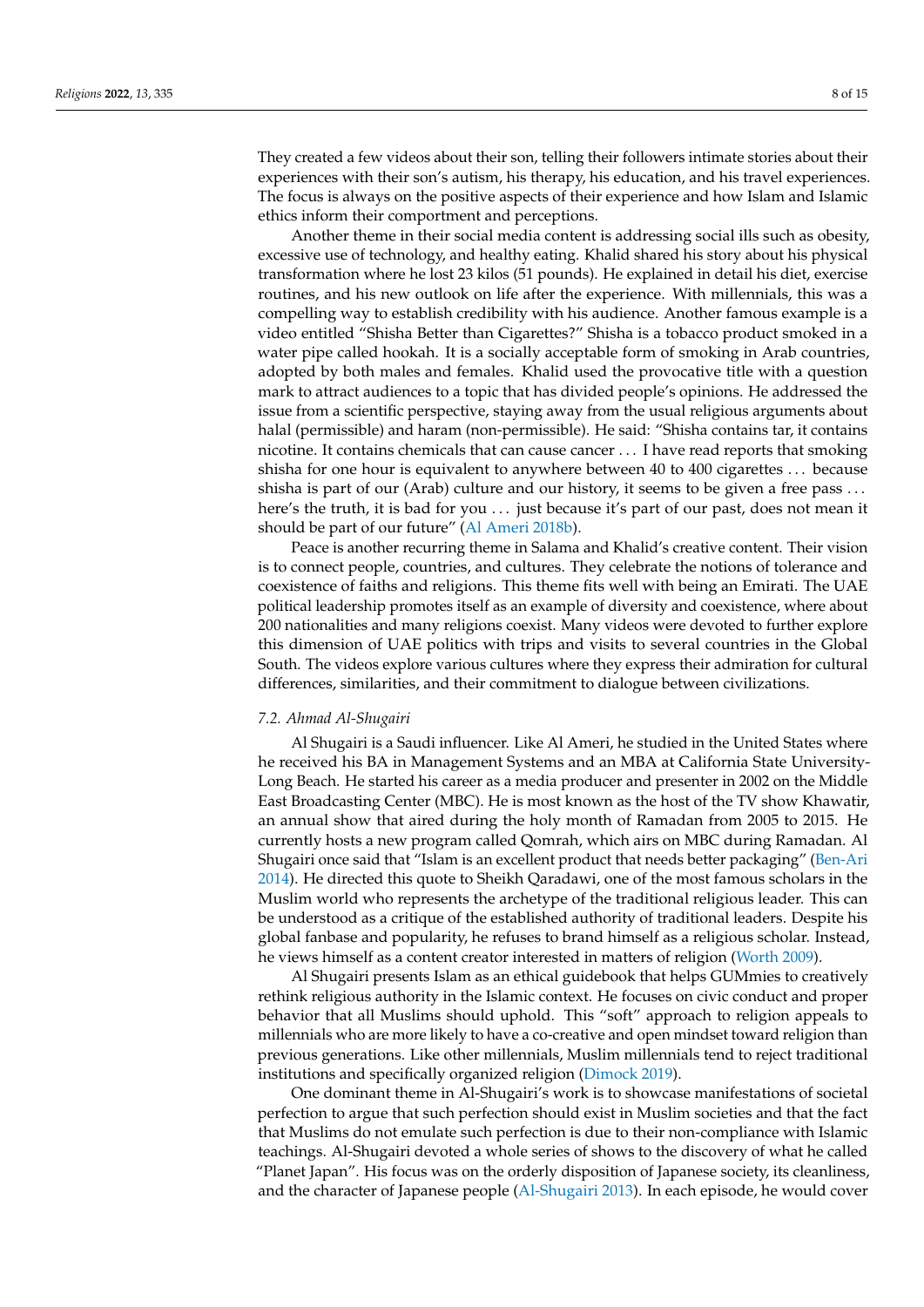some aspects of Japanese culture to draw comparisons between Japanese and Muslim societies. The typical conclusion points to how a non-Muslim society abides by and applies Islamic ethical principles better than Muslims, and that the only difference between Japan and other Muslim countries is ethical conduct. Another related theme is to showcase manifestations of societal decay and explain the causes for such decay to argue that Islam was right to vindicate such causes. He devoted a few episodes to Las Vegas to criticize the excesses of American culture and how moderation, being a core virtue in Islamic ethics, could be the cure.

Like other social media influencers, Al-Shugairi draws his credibility from the work he does and from showcasing the strength of his character. His latest book, *40*, sums up his experience of 40 days of complete seclusion in a small island in the Pacific Ocean. During the 40 days, he stayed away from the internet and social media, fasted and meditated every day, read 40 books, and wrote two self-awareness books [\(Saeed](#page-14-22) [2019\)](#page-14-22). He is also open about his own vulnerabilities, admitting that he only became a pious Muslim in his 20s and that he struggled with cigarette smoking as a teenager. This is a form of credibility that is more likely to appeal to millennials than a university degree in religious studies from a traditional Islamic university.

### *7.3. Omar Farooq*

Omar Farooq is a young Bahraini filmmaker and content creator. He earned a BA in Mass Communication from the University of Bahrain in 2017. Omar Farooq is in his mid-20s and has already become one of the most famous content creators on YouTube in Bahrain and the Arab World [\(Farooq](#page-13-21) [2020\)](#page-13-21). Omar Farooq started by creating and posting short five-minute videos and then moved to longer formats. Omar Farooq uses empathy to create positive human connections [\(Masri](#page-14-23) [2019\)](#page-14-23). Omar developed a unique style of experimental storytelling. His most popular series of videos, entitled "Omar Yujarib" ("Omar tries"), consists of stories where he showcases various social experiences, professions, and situations. This experimental storytelling format earned him an impressive following from a wide audience. Examples of these videos include "I am a customs officer" (14.8 million views), "I am pregnant" (13 million views), "I am a mother" (12.4 million views), "I am disabled" (9 million views), "I am a supermarket bagger" (10 million views), and "I am a flight attendant" (11 million views). These videos are a deliberate moral commentary on various human experiences and professions in the contemporary culture of the Gulf countries and the Arab World where injustices, stereotypes, and value judgments are rampant. Omar Farooq goes through the experience himself to show his followers how societal stereotypes and value judgments are in direct contradiction with Islamic ethics.

Another dominant theme in his videos is his travels to various parts of the Muslim world where most people would not dare visit. He has, for example, toured the streets and alleys of Karbala and Mosul in Iraq, visited Saeed in Egypt, and traveled to various parts of rural Pakistan. In Karbala, the holy city for Shia Muslims in Iraq, he conducted street interviews with people to get their views on the coexistence between Sunni and Shiite Muslims. The responses were overwhelmingly positive and people were much more open than viewers might otherwise assume. The video "Sunni in Karbala" currently has 4.2 million views and has about 47,000 comments [\(Farooq](#page-13-22) [2021b\)](#page-13-22). Analyzing the comments is beyond this analysis and paper; however, the tendency seems to be positive.

In Pakistan, Omar drove hundreds of kilometers on a motorcycle to visit what he called "the strongest woman in Pakistan." Her name is Naseha, a 76-year-old woman who lived by herself in a hut in a rough mountainous area called Wakhan. She lived off the land and the small cattle she owned. At the end of the video, he asked her if she was happy and she said "yes". [\(Farooq](#page-13-23) [2021a\)](#page-13-23). He then quoted a saying from the Prophet that calls for people to be grateful and more accepting of their circumstances.

The "Omar tries" videos can provide the viewers with an "unboxing" experience of traditional perceptions of various professions and experiences in the Arab World and Gulf societies. The notion of unboxing refers to "a genre of videos on YouTube where people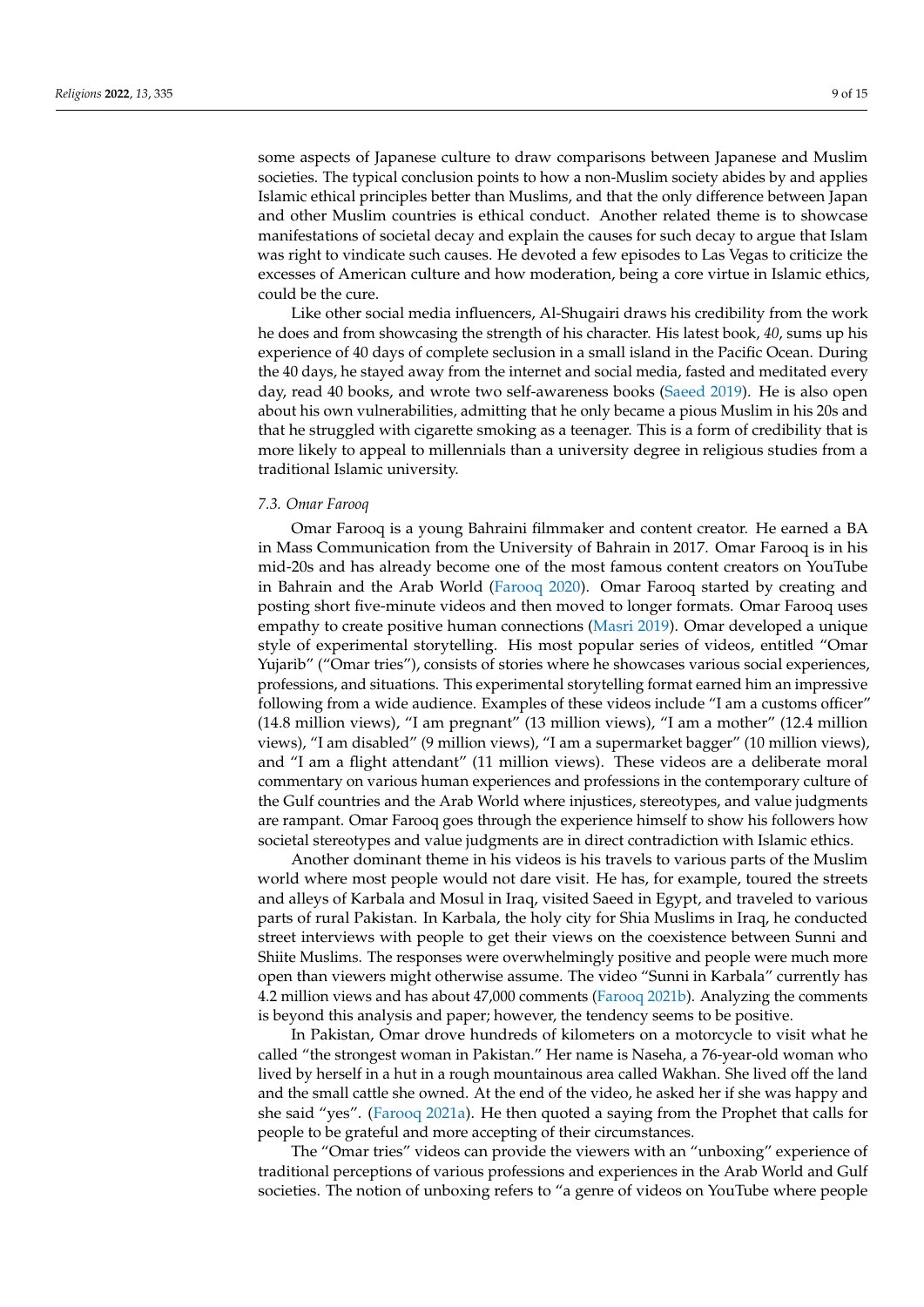quite literally unbox a product to get a feel for it" [\(Google](#page-13-24) [2014\)](#page-13-24). Based on this marketing concept, we interpret Omar Farooq's videos as a type of "unboxing" of professions and situations. For example, "Omar tries" videos unbox how it feels to be a supermarket bagger, a flight attendant, or as a Sunni living in a predominantly Shiite society. Viewers immerse themselves in the process of discovering the human experiences and cultural practices embedded in these professions and situations.

Like Salama, Khalid, and Ahmad, Omar establishes his credibility through his ability to tell stories, to create good quality content, and to showcase his personal experiences. His video production abilities that allow him to shoot videos in various remote sites and to tell compelling, relevant, and relatable stories have earned him the attention and wide following he has so far harnessed.

#### **8. Discussion**

[Hervieu-L](#page-14-24)éger [\(2000\)](#page-14-24) argues that, while religion relies on the authority of tradition to sustain itself, it remains a dynamic force capable of adjusting to changing times and will continue to retain its creative potential within our modern contemporary society. The use of new media to convey Islamic or other religious teachings is not new given the mediatization processes in contemporary society [\(Gauthier and Martikainen](#page-13-0) [2013\)](#page-13-0). Satellite television and YouTube provided spaces for traditional preachers working in the entertainment industry to challenge the "simplistic view that real religiosity is inherently antagonistic to entertainment, art, and leisure" [\(Moll](#page-14-25) [2010,](#page-14-25) para 3). Social media influencers pushed this idea even further by demonstrating that preaching Islam in an entertaining and artistic way not only maintains Islamic teaching within ethical frameworks, but it is also the only way to reach GUMmies whose modes of consumption do not fit with the traditional religious teachings.

Social media influencers function within the logic of the platform ecosystem and its affordances. They harness the multimodal resources of videos, sounds, images, speech, and text, and the appeals and persuasive powers of branding and marketing to engage GUMmies to experience religion within a digital culture. The religious practice of social media influencers focuses on entertaining storytelling rather than lectures based on dogmatic texts. Unlike traditional religious leaders, they focus on human relationships, civil life, and what it means to be and act as a Muslim in the 21st century. The influencers abide by the social marketing principles of soft sales and value-based selling. They do not pitch their religious message too early; they first entertain their followers with a well-articulated story that the followers can relate to, and then they pitch their message which is usually a form of moral lesson.

In this highly competitive information ecosystem where competition is primarily over audience attention [\(Wu](#page-15-10) [2017\)](#page-15-10), Islamic content competes with other media, entertainment, leisure activities, and products. In the context of the ever-increasing pull of promotional culture on all aspects of cultural life, social media influencers are obliged to become more customer-oriented and more entertaining to appeal to the need and wants of GUMmies. The influencers harness data analytics to decide strategically about when and how to engage with their followers to increase their value in their community of followers, and to decide how to target their personalized religious content to strengthen their online communities.

Empowered by social media platforms, the influencers are playing an important role in the shifting configuration of Islamic discourse within the Gulf countries and beyond. They seem to have managed to challenge the well-established notions of institutional religious authority. To gain credibility among GUMmies, and to be worthy of their attention, it is not enough to have a religious degree from a well-established religious school such as Azhar in Egypt or Al-Qarawiyyin in Morocco. It is not enough, either, to speak classical Arabic, wear a long beard, and memorize the Quran to impress the Muslim urban millennials. The latter are still interested in matters of worship (*ibadat*) such as how to pray, fast in Ramadan, and how to perform the pilgrimage to Mecca, but they live in an information and media ecosystem that demands engagement, interaction, immediacy, and personalization. Muslim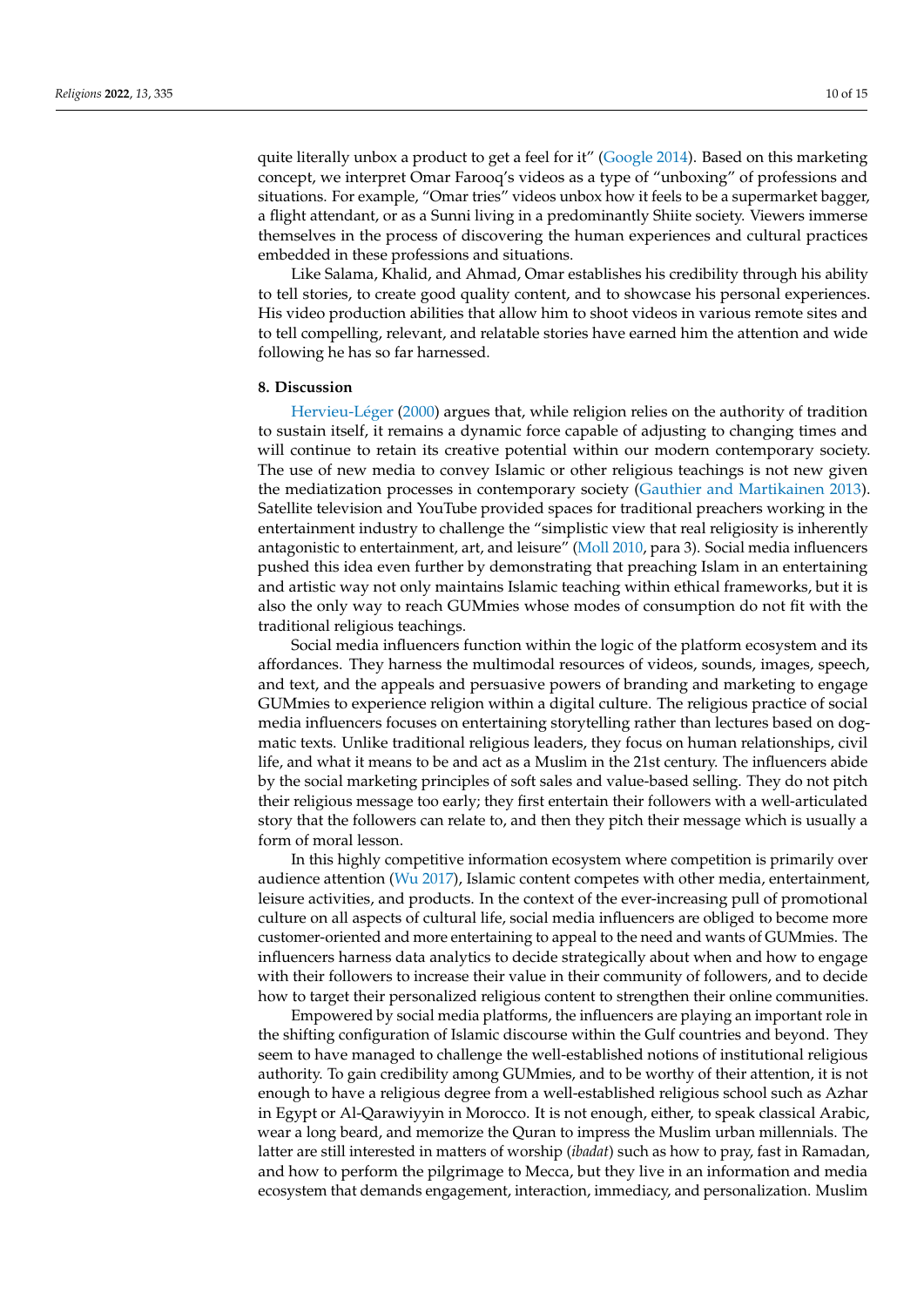practitioners who do not manage their personal brand and reputation by showcasing their mastery of the intricacies of this new ecosystem are probably bound to fail. The influencers establish their credibility and authority by telling their own personal stories, by challenging themselves to lose weight or to self-isolate for 40 days, by producing high quality digital content, by personalizing their content, and by showing their human vulnerabilities.

The findings here echo [Gauthier'](#page-13-25)s [\(2012\)](#page-13-25) argument that consumer societies have triggered a "move from a regime of orthodoxy towards a regime of orthopraxy" [\(Gauthier](#page-13-25) [2012,](#page-13-25) p. 107). Gauthier argues that western societies are moving from a regime of orthodoxy where religious conformity is tied to doctrine and creed (orthodoxy) to a regime where religious conformity is to practice and experience (orthopraxy). The new regime of orthopraxy aims to sacralize the individual and to celebrate the self and the authenticity of personal expression rather than to sacralize a religious tradition or institution. This shift from orthodoxy to orthopraxy can be witnessed in the Gulf and other Arab countries. The discourse on Islam tends to be more focused on civic life and on how to be and act as a Muslim in the 21st century rather than on how to interpret a verse from the Quran. For Gulf and other Arab governments, religious practice is a slippery slope and the focus on creed and the fundamental principles of worship can be a fertile ground for extremism and fanaticism. The focus on orthopraxy constitutes a move away from religious dogma and the risks associated with it. Governments in the Arab world seem to find in these social media influencers the perfect messengers of a new, soft Islam. A shift in the configuration of religious authority is happening whereby the *ancien régime* of religious authority has increasingly struggled to retain religious power while ceding substantial control over the societal and cultural spheres to these social media influencers. This transformation can be interpreted as a consequence of the ability of social media influencers to expand their presence in the digital cultural landscape. This can be best understood as a potential sign of profound cultural change.

## **9. Conclusions**

The four cases discussed in this paper show that social media influencers can be considered the new religious leaders in the Muslim digital culture. They play an increasingly significant role as sources of religious content and thus serve some of the functions previously fulfilled by traditional leaders. However, social media influencers lead without being leaders explicitly. Unlike traditional leaders, they are innovative in the sense that they manage to make religious content more relatable, relevant, and appealing to young Muslims.

Particularly in the context of the COVID-19 pandemic, when millions of Muslims could not join public rituals and gatherings in mosques, social media influencers have taken on a new dimension by giving GUMmies access to religious content outside of institutional authority. As suggested in the literature, institutional Islam is losing its former authority and social media influencers are taking over some of their traditional roles as providers of a new moral compass [\(Hjarvard](#page-14-17) [2013\)](#page-14-17). The practice of Islam on digital platforms seems to be shifting away from religion as an institution to religion as a practice within a digital culture.

The thesis on the digitalization of Islam and the Islamization of digital platforms [\(Ibahrine](#page-14-6) [2018\)](#page-14-6) is still valid and relevant, as social media has become deeply embedded in Islamic preaching. Previous research has shown the effectiveness of social media influencers in conveying religious messages in modern formats and styles. They have the potential to trigger attitudinal and behavioral transformations that can cause changes not only in the understanding of Islam but, most importantly, in the practices of Islam. The emergence of the orthopraxy is likely to enhance individuality, authentic selfhood, and personal expressions, rather than a collective tradition. Consumerism, entertainment, and promotional culture are the driving force behind the new regime of orthopraxy.

Further research is needed to assess the impact of social media influencers on actual behavioral outcomes among Muslim social media users. Future research could perform both qualitative and quantitative research to analyze the new roles that religious influ-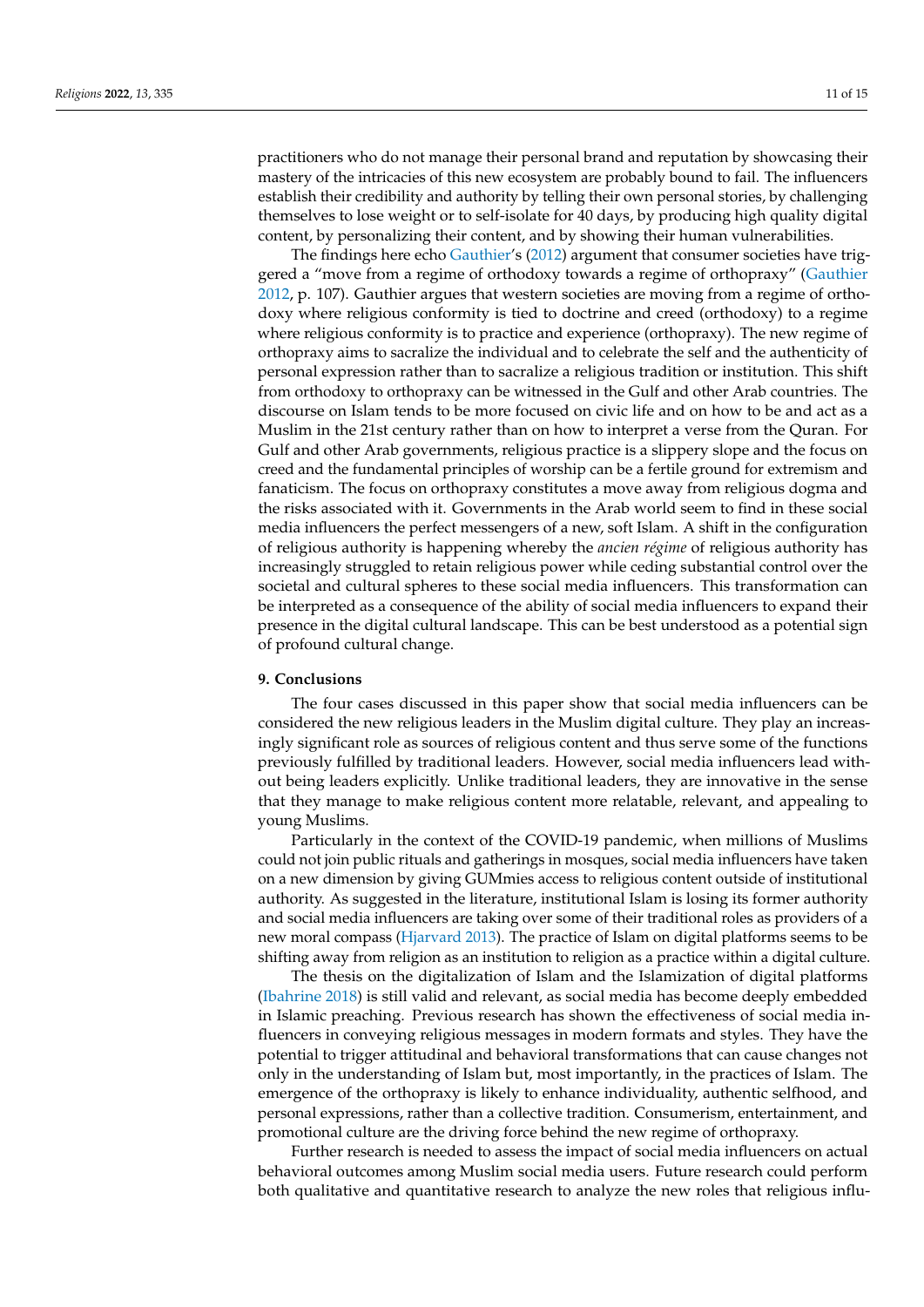encers play in the formation of new forms of digital Islam and how individualized and personalized religious awareness can be formed among GUMmies.

With the increased power of artificial intelligence and automation on digital platforms, the future of Islamic religious content is unpredictable. Artificial intelligence and bots can generate religious content and fatwas that are personalized. In a fully automated age, imbalances in religious authority have emerged and understanding how GUMmies conceptualize individuality and authority is critically important. The questions on the future of digital Islam in the context of the openness of technologies such as artificial intelligence remain pertinent, given the massive adoption of sophisticated automation processes by social media influencers to personalize communication, religious content, and the delivery of Fatwa bots in a closed religious and cultural system within Muslim societies.

**Author Contributions:** Conceptualization, B.Z., J.F., D.D.S., A.E.K. and M.I.; methodology, B.Z., D.D.S. and A.E.K.; validation, B.Z., J.F., D.D.S., M.I. and A.E.K.; formal analysis, M.I., B.Z.; investigation, B.Z., J.F. and M.I.; writing—original draft preparation, M.I., B.Z., J.F.; writing—review and editing, J.F., B.Z. and M.I. All authors have read and agreed to the published version of the manuscript.

**Funding:** The research received no external funding.

**Institutional Review Board Statement:** Not applicable.

**Informed Consent Statement:** Not applicable.

**Data Availability Statement:** Not applicable.

**Conflicts of Interest:** The authors declare no conflict of interest.

#### **References**

<span id="page-12-5"></span>Abdulla, Rasha. 2013. *Mapping Digital Media: Egypt*. New York: Open Society Foundations.

- <span id="page-12-3"></span>Abidin, Crystal. 2015. Communicative intimacies: Influencers and perceived interconnectedness. *Ada: A Journal of Gender, New Media & Technology* 8: 1–16. Available online: <https://adanewmedia.org/2015/11/issue8-abidin/> (accessed on 13 December 2021).
- <span id="page-12-6"></span>Agarwal, Nitin, Merlyna Lim, and Rolf T. Wigand. 2012. Raising and rising voices in social media—A novel methodological approach in studying cyber-collective movements. *Business & Information Systems Engineering* 4: 113–26. [\[CrossRef\]](http://doi.org/10.1007/s12599-012-0210-z)
- <span id="page-12-4"></span>Ahmad, Tarek A. 2021. Social Media Platforms Doing Little to Combat Online Hate Speech in the Arab World. Available online: <https://www.arabnews.com/node/1944116/media> (accessed on 13 December 2021).
- <span id="page-12-11"></span>Al Ameri, Khaled. 2017. Marriage. July 18. Available online: [https://www.instagram.com/p/BWrgn0rh4sD/?utm\\_source=ig\\_](https://www.instagram.com/p/BWrgn0rh4sD/?utm_source=ig_embed&ig_rid=87e95a05-407f-457a-846b-0052c7cd4bd8) [embed&ig\\_rid=87e95a05-407f-457a-846b-0052c7cd4bd8](https://www.instagram.com/p/BWrgn0rh4sD/?utm_source=ig_embed&ig_rid=87e95a05-407f-457a-846b-0052c7cd4bd8) (accessed on 15 December 2021).
- <span id="page-12-12"></span>Al Ameri, Khalid. 2018a. My Wife Is My Hero, This Is Why. September 14. Available online: [https://www.instagram.com/p/](https://www.instagram.com/p/BnspdcqhPpJ/?utm_source=ig_embed&ig_rid=19c148f2-1c95-45e7-97cd-9acceedfb5bd) [BnspdcqhPpJ/?utm\\_source=ig\\_embed&ig\\_rid=19c148f2-1c95-45e7-97cd-9acceedfb5bd](https://www.instagram.com/p/BnspdcqhPpJ/?utm_source=ig_embed&ig_rid=19c148f2-1c95-45e7-97cd-9acceedfb5bd) (accessed on 15 December 2021).
- <span id="page-12-13"></span>Al Ameri, Khalid. 2018b. Shi Sha Is Healthier Than Cigarettes. July 19. Available online: [https://es-la.facebook.com/khalidalameri/](https://es-la.facebook.com/khalidalameri/videos/shi-sha-is-healthier-than-cigarettes/623502524695797/) [videos/shi-sha-is-healthier-than-cigarettes/623502524695797/](https://es-la.facebook.com/khalidalameri/videos/shi-sha-is-healthier-than-cigarettes/623502524695797/) (accessed on 16 December 2021).
- <span id="page-12-15"></span>Al-Shugairi, Ahmad. 2013. Cleaning of Trains in Japan. YouTube. Available online: [https://www.youtube.com/watch?v=msOaRq2](https://www.youtube.com/watch?v=msOaRq2axYY) [axYY](https://www.youtube.com/watch?v=msOaRq2axYY) (accessed on 16 December 2021).
- <span id="page-12-1"></span>Altenhofen, Brian. 2022. Authority: Maintaining and establishing authority on Facebook. In *Digital Religion: Understanding Religious Practice in Digital Media*. Edited by Heidi A. Campbell and Ruth Tsuria. London: Routledge, pp. 205–12.
- <span id="page-12-9"></span>Arab News. 2020. Is It the End of Influencers in Coronavirus-Hit Middle East? Available online: [https://www.arabnews.com/node/](https://www.arabnews.com/node/1662236/middle-east) [1662236/middle-east](https://www.arabnews.com/node/1662236/middle-east) (accessed on 16 December 2021).
- <span id="page-12-2"></span>Ashley, Christy, and Tracy Tuten. 2015. Creative strategies in social media marketing: An exploratory study of branded social content and consumer engagement. *Psychology & Marketing* 32: 15–27. [\[CrossRef\]](http://doi.org/10.1002/mar.20761)
- <span id="page-12-7"></span>Baulch, Emma, and Alila Pramiyanti. 2018. Hijabers on Instagram: Using visual social media to construct the ideal Muslim woman. *Social Media + Society* 4: 2056305118800308. [\[CrossRef\]](http://doi.org/10.1177/2056305118800308)
- <span id="page-12-8"></span>Baxter, Pamela, and Susan Jack. 2008. Qualitative case study methodology: Study design and implementation for novice researchers. *The Qualitative Report* 13: 544–59. [\[CrossRef\]](http://doi.org/10.46743/2160-3715/2008.1573)
- <span id="page-12-14"></span>Ben-Ari, Shosh. 2014. The rating of Allah: The renaissance of preaching in the age of globalization. In *Islamic Myths and Memories Mediators of Globalization*. Edited by Itzchak Weismann, Mark Sedgwick and Ulrika Mårtensson. London: Routledge, pp. 185–208.
- <span id="page-12-10"></span>Braun, Virginia, and Victoria Clarke. 2006. Using thematic analysis in psychology. *Qualitative Research in Psychology* 3: 77–101. [\[CrossRef\]](http://doi.org/10.1191/1478088706qp063oa)
- <span id="page-12-0"></span>Bunt, Gary. 2016. Islam and Social Media. In *Encyclopedia of Islam and the Muslim World*. Edited by Richard C. Martin. New York: Macmillan Reference.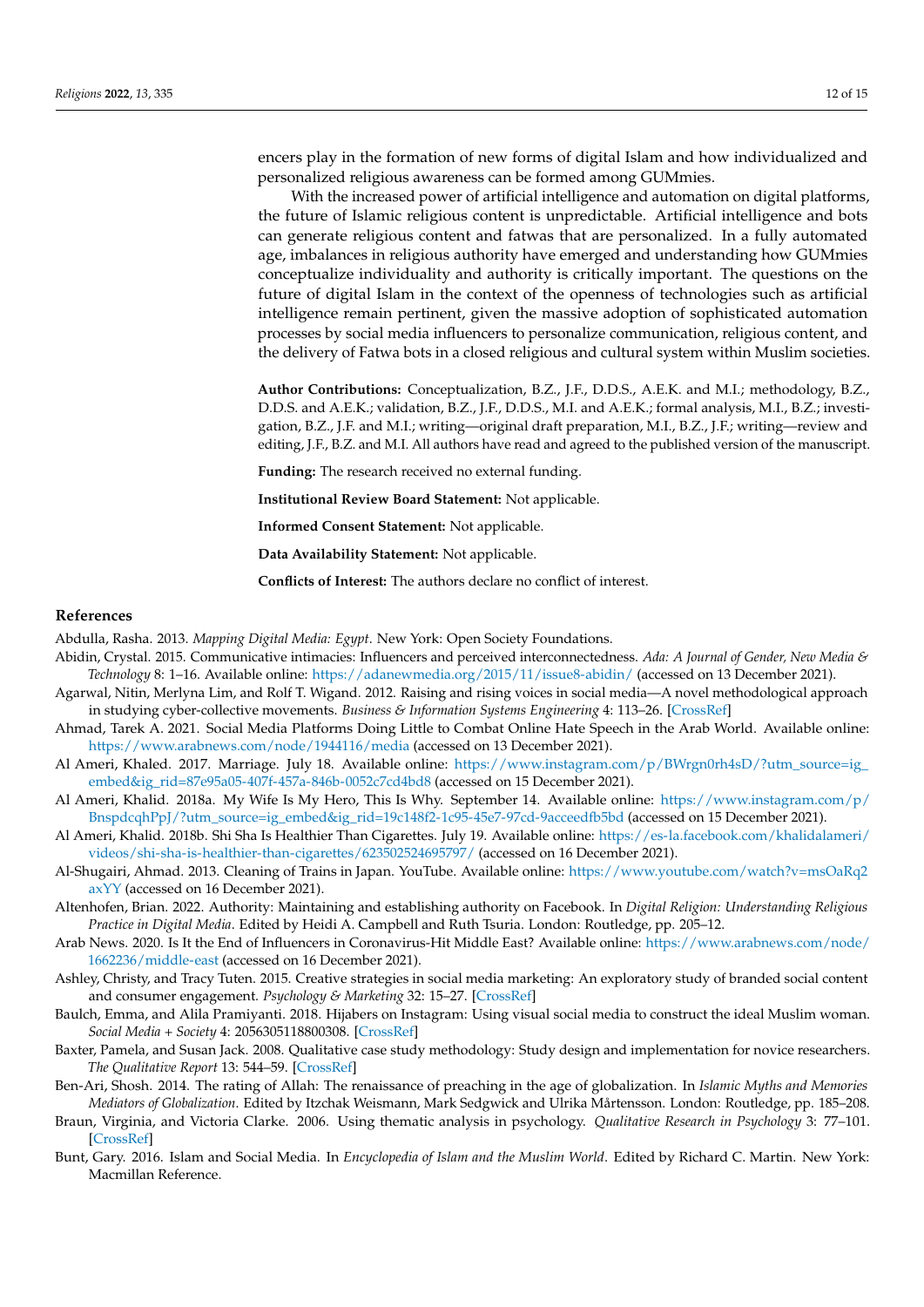- <span id="page-13-4"></span>Bunt, Gary. 2018. *Hashtag Islam: How Cyber-Islamic Environments Are Transforming Religious Authority*. Chapel Hill: University of North Carolina Press.
- <span id="page-13-1"></span>Campbell, Heidi A. 2012. Understanding the relationship between religion online and offline in a networked society. *Journal of the American Academy of Religion* 80: 64–93. [\[CrossRef\]](http://doi.org/10.1093/jaarel/lfr074)
- <span id="page-13-19"></span>Campbell, Heidi A. 2017. Surveying theoretical approaches within digital religion studies. *New Media & Society* 19: 15–24. Available online: <https://journals.sagepub.com/doi/10.1177/1461444816649912> (accessed on 10 November 2021).
- <span id="page-13-6"></span>Carter, Daniel. 2016. Hustle and brand: The sociotechnical shaping of influence. *Social Media + Society* 2: 1–12. Available online: <https://journals.sagepub.com/doi/10.1177/2056305116666305> (accessed on 12 November 2021). [\[CrossRef\]](http://doi.org/10.1177/2056305116666305)
- <span id="page-13-18"></span>Data Reportal Bahrain. 2021. Digital 2021: Bahrain. Available online: <https://datareportal.com/reports/digital-2021-bahrain> (accessed on 28 December 2021).
- <span id="page-13-14"></span>Data Reportal Global. 2021. Digital 2021: Global Overview Report. Available online: [https://datareportal.com/reports/digital-2021](https://datareportal.com/reports/digital-2021-global-overview-report) [-global-overview-report](https://datareportal.com/reports/digital-2021-global-overview-report) (accessed on 28 December 2021).
- <span id="page-13-15"></span>Data Reportal Saudi Arabia. 2021. Digital 2021: Saudi Arabia. Available online: [https://datareportal.com/reports/digital-2021](https://datareportal.com/reports/digital-2021-saudi-arabia#:~{}:text=There%20were%2033.58%20million%20internet,at%2095.7%25%20in%20January%202021) [-saudi-arabia#:~{}:text=There%20were%2033.58%20million%20internet,at%2095.7%25%20in%20January%202021](https://datareportal.com/reports/digital-2021-saudi-arabia#:~{}:text=There%20were%2033.58%20million%20internet,at%2095.7%25%20in%20January%202021) (accessed on 11 December 2021).
- <span id="page-13-17"></span>Data Reportal UAE. 2021. Digital 2021: The United Arab Emirates. Available online: [https://datareportal.com/reports/digital-2021](https://datareportal.com/reports/digital-2021-united-arab-emirates) [-united-arab-emirates](https://datareportal.com/reports/digital-2021-united-arab-emirates) (accessed on 11 December 2021).
- <span id="page-13-16"></span>Dennis, Everette E., Justin D. Martin, and Robb Wood. 2018. Media use in the Middle East, 2017: A Seven-Nation Survey. Northwestern University in Qatar. Available online: <www.mideastmedia.org/survey/2017> (accessed on 14 December 2021).
- <span id="page-13-20"></span>Dimock, Michael. 2019. Defining Generations: Where Millennials End and Generation Z Begins. Pew Research Center. Available online: <https://www.pewresearch.org/fact-tank/2019/01/17/where-millennials-end-and-generation-z-begins/> (accessed on 3 January 2022).
- <span id="page-13-2"></span>Eickelman, Dale F., and Jon W. Anderson, eds. 1999. *New Media in the Muslim World: The Emerging Public Sphere*. Bloomington: Indiana University Press.
- <span id="page-13-3"></span>El-Nawawy, Mohammed, and Sahar Khamis. 2009. *Islam Dot Com: Contemporary Islamic Discourses in Cyberspace*. New York: Palgrave Macmillan.
- <span id="page-13-5"></span>Evolvi, Guilia. 2019. *Blogging My Religion: Secular, Muslim, and Catholic Media Spaces in Europe*. Abingdon: Routledge.
- <span id="page-13-21"></span>Farooq, Omar. 2020. Who Is Omar Farooq? YouTube. November 11. Available online: [https://www.youtube.com/watch?v=D\\_WPy7](https://www.youtube.com/watch?v=D_WPy7n01xI&t=75s) [n01xI&t=75s](https://www.youtube.com/watch?v=D_WPy7n01xI&t=75s) (accessed on 3 January 2022).
- <span id="page-13-23"></span>Farooq, Omar. 2021a. Chapursan. YouTube. December 24. Available online: <https://www.youtube.com/watch?v=136SBDFjfHA> (accessed on 3 January 2022).
- <span id="page-13-22"></span>Farooq, Omar. 2021b. Sunni in Karbala. YouTube. September 28. Available online: [https://www.youtube.com/watch?v=](https://www.youtube.com/watch?v=mJDBFhqWEbY) [mJDBFhqWEbY](https://www.youtube.com/watch?v=mJDBFhqWEbY) (accessed on 3 January 2022).
- <span id="page-13-7"></span>Farouk, Yasmine, and Nathan J. Brown. 2021. Saudi Arabia's Religious Reforms Are Touching Nothing but Changing Everything. Available online: [https://carnegieendowment.org/2021/06/07/saudi-arabia-s-religious-reforms-are-touching-nothing-but](https://carnegieendowment.org/2021/06/07/saudi-arabia-s-religious-reforms-are-touching-nothing-but-changing-everything-pub-84650)[changing-everything-pub-84650](https://carnegieendowment.org/2021/06/07/saudi-arabia-s-religious-reforms-are-touching-nothing-but-changing-everything-pub-84650) (accessed on 3 January 2022).
- <span id="page-13-25"></span>Gauthier, François. 2012. Primat de l'authenticité et besoin de reconnaissance. La société de consommation et la nouvelle régulation du religieux. *Studies in Religion/Sciences Religieuses* 41: 93–111. Available online: [https://journals.sagepub.com/doi/10.1177/000842](https://journals.sagepub.com/doi/10.1177/0008429811429912) [9811429912](https://journals.sagepub.com/doi/10.1177/0008429811429912) (accessed on 9 December 2021). [\[CrossRef\]](http://doi.org/10.1177/0008429811429912)
- <span id="page-13-9"></span>Gauthier, François. 2018. From nation-state to market: The transformations of religion in the global era, as illustrated by Islam. *Religion* 48: 382–417. Available online: <https://www.tandfonline.com/doi/full/10.1080/0048721X.2018.1482615> (accessed on 7 December 2021). [\[CrossRef\]](http://doi.org/10.1080/0048721X.2018.1482615)
- <span id="page-13-0"></span>Gauthier, François, and Tuomas Martikainen. 2013. *Religion in Consumer Society: Brands, Consumers, and Markets*. Farnham: Ashgate.
- <span id="page-13-10"></span>Ghannam, Jeffrey. 2011. Social media in the Arab world: Leading up to the uprisings of 2011. *Center for International Media Assistance* 3: 1–44. Available online: [https://www.cima.ned.org/wp-content/uploads/2015/02/CIMA-Arab\\_Social\\_Media-Report-10-25-](https://www.cima.ned.org/wp-content/uploads/2015/02/CIMA-Arab_Social_Media-Report-10-25-11.pdf) [11.pdf](https://www.cima.ned.org/wp-content/uploads/2015/02/CIMA-Arab_Social_Media-Report-10-25-11.pdf) (accessed on 15 December 2021).
- <span id="page-13-8"></span>Golan, Oren, and Michele Martini. 2018. Digital pilgrimage: Exploring Catholic monastic webcasts. *The Communication Review* 21: 24–45. [\[CrossRef\]](http://doi.org/10.1080/10714421.2017.1416795)
- <span id="page-13-13"></span>Golnaraghi, Golnaz, and Kelly Dye. 2016. Discourses of contradiction: A postcolonial analysis of Muslim women and the veil. *International Journal of Cross Cultural Management* 16: 137–52. [\[CrossRef\]](http://doi.org/10.1177/1470595816660118)
- <span id="page-13-24"></span>Google. 2014. Think with Google 2014: The Magic behind Unboxing on YouTube. Available online: [https://www.thinkwithgoogle.](https://www.thinkwithgoogle.com/marketing-strategies/video/youtube-insights-stats-data-trends-vol7/) [com/marketing-strategies/video/youtube-insights-stats-data-trends-vol7/](https://www.thinkwithgoogle.com/marketing-strategies/video/youtube-insights-stats-data-trends-vol7/) (accessed on 3 January 2022).
- <span id="page-13-11"></span>Gunter, Barrie, Elareshi Mokhtar, and Khalid Al-Jaber, eds. 2016. *Social Media in the Arab World: Communication and Public Opinion in the Gulf States*. London: I.B. Tauris. [\[CrossRef\]](http://doi.org/10.5040/9781350988057)
- <span id="page-13-12"></span>Hafez, Sherine. 2016. Virtual space and collective action in Egypt: Post-revolutionary communities on Facebook. *Middle East Report Journal* 281: 16–19. Available online: <https://merip.org/2017/05/virtual-space-and-collective-action-in-egypt/> (accessed on 3 January 2022).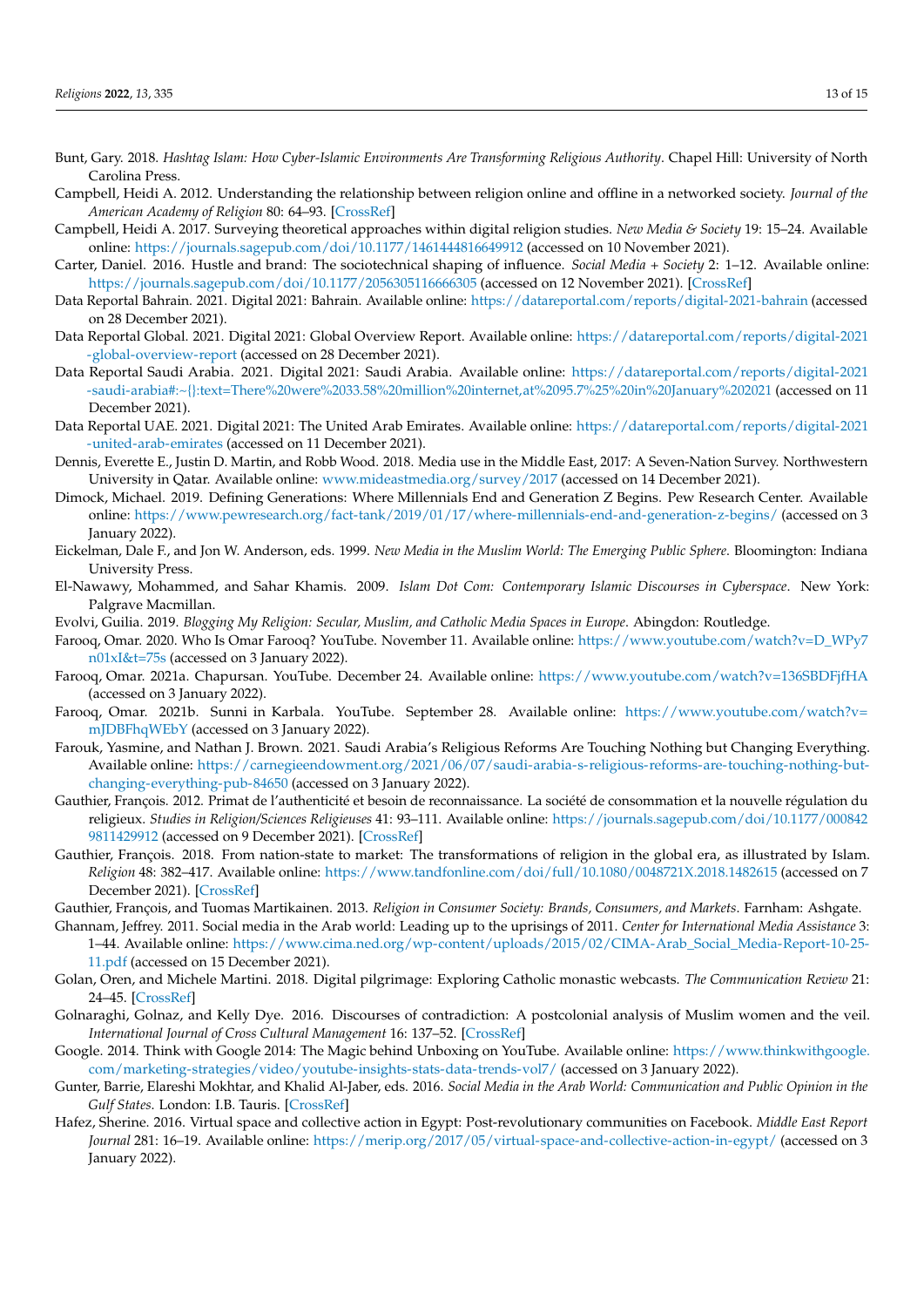- <span id="page-14-1"></span>Hardaker, David. 2006. Amr Khaled: Islam's Billy Graham more popular than Oprah Winfrey, the world's first Islamic television evangelist commands an army of millions of followers. *Independent*. Available online: [https://www.independent.co.uk/news/](https://www.independent.co.uk/news/world/middle-east/amr-khaled-islam-s-billy-graham-6112733.html) [world/middle-east/amr-khaled-islam-s-billy-graham-6112733.html](https://www.independent.co.uk/news/world/middle-east/amr-khaled-islam-s-billy-graham-6112733.html) (accessed on 20 March 2022).
- <span id="page-14-24"></span>Hervieu-Léger, Danièle. 2000. *Religion as a Chain of Memory*. Cambridge: Polity Press.
- <span id="page-14-17"></span>Hjarvard, Stig. 2013. *The Mediatization of Culture and Society*. London: Routledge.
- <span id="page-14-18"></span>Hoover, Stewart M. 2011. Media and the imagination of religion in contemporary global culture. *European Journal of Cultural Studies* 14: 610–25. [\[CrossRef\]](http://doi.org/10.1177/1367549411419980)
- <span id="page-14-20"></span>Hunziker, Stefan, and Michael Blankenagel. 2021. Multiple Case Research Design. In *Research Design in Business and Management*. Wiesbaden: Springer, Available online: [https://link.springer.com/chapter/10.1007/978-3-658-34357-6\\_9](https://link.springer.com/chapter/10.1007/978-3-658-34357-6_9) (accessed on 20 December 2021).
- <span id="page-14-12"></span><span id="page-14-4"></span>Hurley, Zoe. 2019. Why I no longer believe social media is cool. *Social Media & Society* 5: 1–4. [\[CrossRef\]](http://doi.org/10.1177/2056305119849495)
- Ibahrine, Mohammed. 2012. *New Media and Neo-Islamism: New Media's Impact on the Political Culture in the Islamic World*. Saarbrücken: Akademikerverlag.
- <span id="page-14-0"></span>Ibahrine, Mohammed. 2014. Islam and social media. In *Encyclopedia of Social Media and Politics*. Edited by Harvey Kerric. London: SAGE, pp. 736–40.
- <span id="page-14-6"></span>Ibahrine, Mohammed. 2018. Digitally researching Islam(s). In *Second International Handbook of Internet Research*. Edited by Jeremy Hunsinger, Lisbeth Klastrup and Matthew Allen. London: Springer, pp. 785–98.
- <span id="page-14-13"></span>Johansson-Nogués, Elisabeth. 2013. Gendering the Arab spring? Rights and (in)security of Tunisian, Egyptian and Libyan women. *Security Dialogue* 44: 393–409. [\[CrossRef\]](http://doi.org/10.1177/0967010613499784)
- <span id="page-14-3"></span>Kepel, Gilles. 1984. *Légitimation et Délégitimation de L'autoritarisme dans le Moyen-Orient Contemporain*. Grenoble: Seuil.
- <span id="page-14-11"></span>Khamis, Sahar. 2019. The online public sphere in the Gulf. *Review of Middle East Studies* 53: 190–99. Available online: [https:](https://www.jstor.org/stable/26896723) [//www.jstor.org/stable/26896723](https://www.jstor.org/stable/26896723) (accessed on 20 March 2022). [\[CrossRef\]](http://doi.org/10.1017/rms.2019.41)
- <span id="page-14-10"></span>Khamis, Susie, Lawrence Ang, and Raymond Welling. 2017. Self-branding, 'micro-celebrity' and the rise of social media influencers. *Celebrity Studies* 8: 191–208. Available online: <https://www.tandfonline.com/doi/abs/10.1080/19392397.2016.1218292> (accessed on 20 December 2021). [\[CrossRef\]](http://doi.org/10.1080/19392397.2016.1218292)
- <span id="page-14-9"></span>Langner, Sascha, Nadine Hennigs, and Klaus-Peter Wiedmann. 2013. Social persuasion: Targeting social identities through social influencers. *Journal of Consumer Marketing* 30: 31–49. Available online: [https://www.emerald.com/insight/content/doi/10.1108/](https://www.emerald.com/insight/content/doi/10.1108/07363761311290821/full/html) [07363761311290821/full/html](https://www.emerald.com/insight/content/doi/10.1108/07363761311290821/full/html) (accessed on 12 December 2021). [\[CrossRef\]](http://doi.org/10.1108/07363761311290821)
- <span id="page-14-16"></span>Lee, Jung Ah, Sabitha Sudarshan, Kristen L. Sussman, Laura F. Bright, and Matthew S. Eastin. 2021. Why are consumers following social media influencers on Instagram? Exploration of consumers' motives for following influencers and the role of materialism. *International Journal of Advertising* 41: 78–100. [\[CrossRef\]](http://doi.org/10.1080/02650487.2021.1964226)
- <span id="page-14-23"></span>Masri, Zain. 2019. How Omar Farooq Builds Empathy and Creates Positive Connections through His YouTube Channel. Available online: [https://www.thinkwithgoogle.com/intl/en-145/marketing-strategies/video/how-omar-farooq-builds-empathy-and](https://www.thinkwithgoogle.com/intl/en-145/marketing-strategies/video/how-omar-farooq-builds-empathy-and-creates-positive-connections-through-his-youtube-channel/)[creates-positive-connections-through-his-youtube-channel/](https://www.thinkwithgoogle.com/intl/en-145/marketing-strategies/video/how-omar-farooq-builds-empathy-and-creates-positive-connections-through-his-youtube-channel/) (accessed on 10 February 2022).
- <span id="page-14-19"></span>Meyer, Birgit. 2013. Material mediations and religious practices of world-making. In *Religion Across Media: From Early Antiquity to Late Modernity*. Edited by Knut Lundby. New York: Peter Lang, pp. 1–19.
- <span id="page-14-25"></span>Moll, Yasmin. 2010. Islamic Satellite Channels and the Ethics of Entertainment in Egypt. Available online: [https://carnegieendowment.](https://carnegieendowment.org/sada/40646) [org/sada/40646](https://carnegieendowment.org/sada/40646) (accessed on 20 March 2022).
- <span id="page-14-7"></span>O'Brien, Hazel. 2020. What does the rise of digital religion during Covid-19 tell us about religion's capacity to adapt. *Irish Journal of Sociology* 28: 242–46. Available online: <https://journals.sagepub.com/doi/full/10.1177/0791603520939819> (accessed on 19 December 2021).
- <span id="page-14-15"></span>Piela, Anna. 2022. The niqab is a beautiful extension of my face: Niqab adoption as meta-conversion in YouTube lifestreaming videos. In *Digital Religion: Understanding Religious Practice in Digital Media*. Edited by Heidi A. Campbell and Ruth Tsuria. London: Routledge, pp. 167–75.
- <span id="page-14-21"></span>Piriyakul, Intaka, and Rapepun Piriyakul. 2021. The moderating effect of influencer on the causal map of mutual information, coproducer and customer value: A thematic analysis of messages posted by brand communities. *Journal of Marketing Analytics*, 1–14. [\[CrossRef\]](http://doi.org/10.1057/s41270-021-00124-9)
- <span id="page-14-8"></span>Rozehnal, Robert, ed. 2022. *Cyber Muslims Mapping Islamic Digital Media in the Internet Age*. London: Bloomsbury.
- <span id="page-14-22"></span>Saeed, Saeed. 2019. Ahmad Al Shugairi: 'I Still Haven't Found the Answers, but I Am Working on It'. Available online: [https://www.thenationalnews.com/arts-culture/books/ahmad-al-shugairi-i-still-haven-t-found-the-answers-but-i-am](https://www.thenationalnews.com/arts-culture/books/ahmad-al-shugairi-i-still-haven-t-found-the-answers-but-i-am-working-on-it-1.858572)[working-on-it-1.858572](https://www.thenationalnews.com/arts-culture/books/ahmad-al-shugairi-i-still-haven-t-found-the-answers-but-i-am-working-on-it-1.858572) (accessed on 2 January 2022).
- <span id="page-14-2"></span>Sherwood, Harriet. 2016. Muslim Lifestyle Expo in London highlights a largely untapped market. *The Guardian* 7. Available online: <https://www.theguardian.com/world/2016/apr/07/muslim-lifestyle-expo-london-global-brands-spending-power> (accessed on 12 December 2021).
- <span id="page-14-5"></span>Sisler, Vit. 2006. Islamic jurisprudence in Cyberspace: Construction of interpretative authority in Muslim Diaspora. In *Cyberspace 2005*. Edited by Radim Polˇcák, Martin Škop and David Šmahel. Brno: Masaryk University.
- <span id="page-14-14"></span>Skalli, Loubna. 2013. Young women and social media against sexual harassment in North Africa. *The Journal of North African Studies* 19: 1–15. [\[CrossRef\]](http://doi.org/10.1080/13629387.2013.858034)